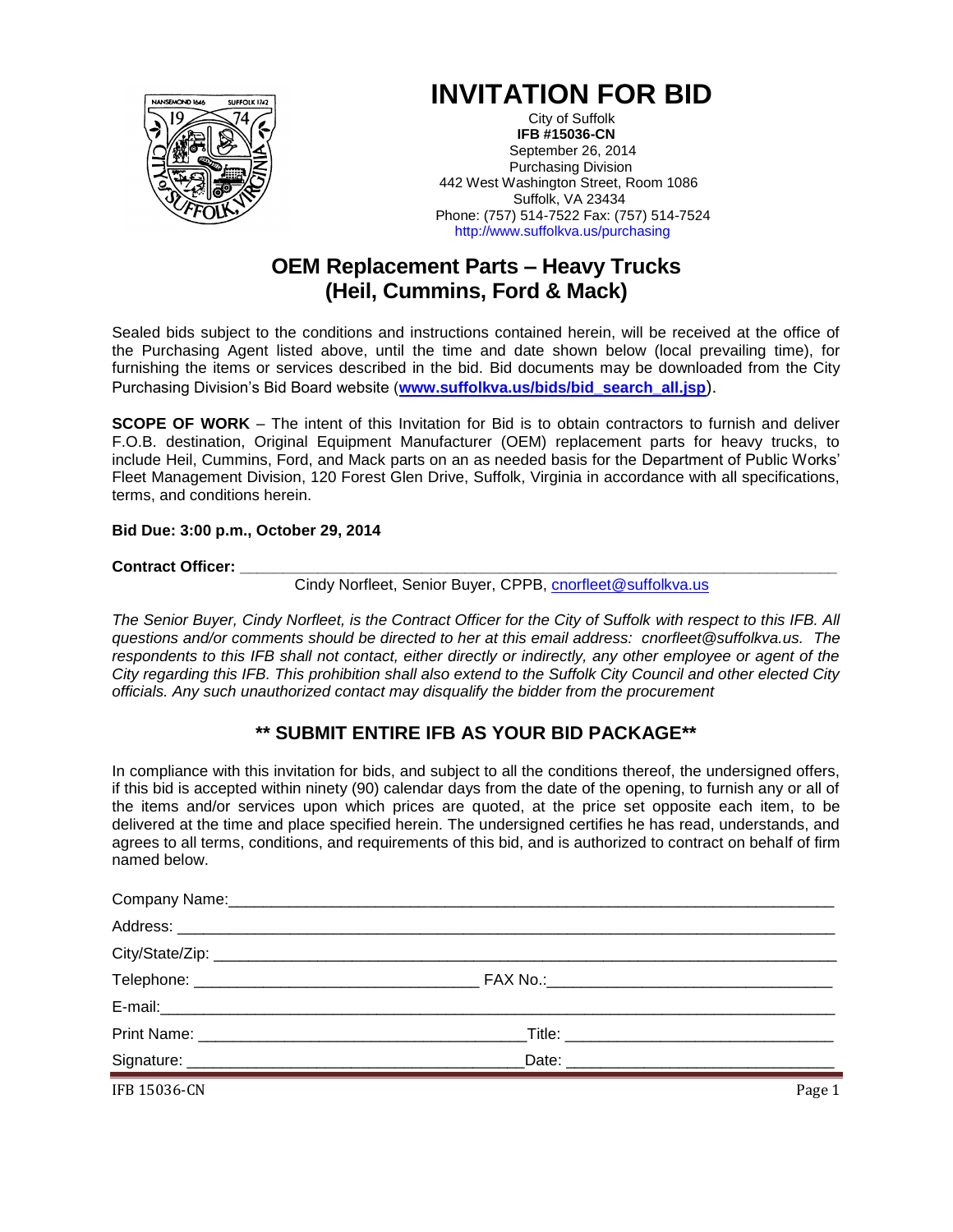# **TABLE OF CONTENTS**

Prepared By: Cindy L. Norfleet Date: October 14, 2014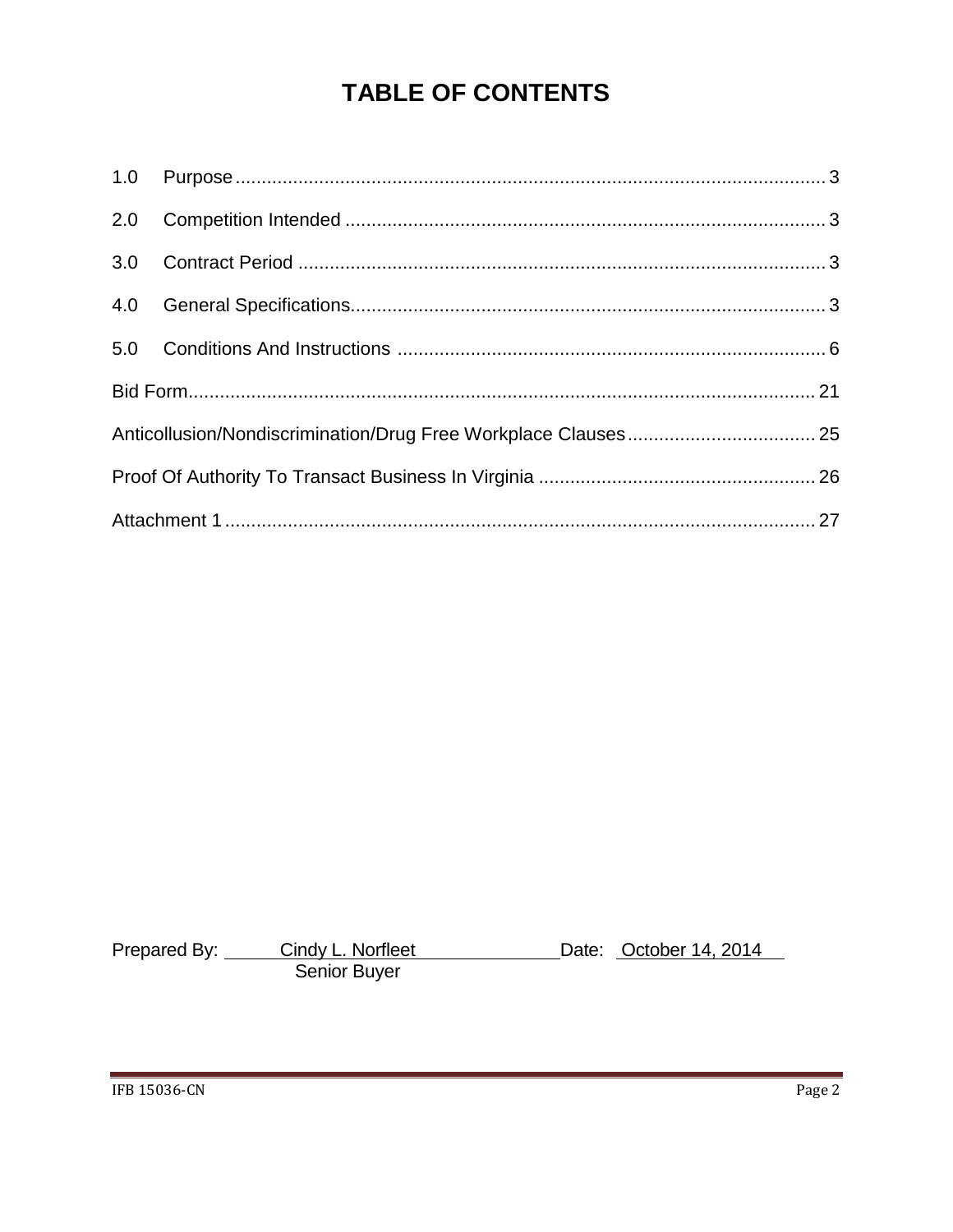#### <span id="page-2-0"></span>**1.0 PURPOSE**

The intent of this Invitation for Bid is to obtain contractors to furnish and deliver F.O.B. destination, Original Equipment Manufacturer (OEM) replacement parts for heavy trucks, to include Heil, Cummins, Ford and Mack parts on an as needed basis for the Department of Public Works' Fleet Management Division, 120 Forest Glen Drive, Suffolk, Virginia in accordance with all specifications, terms, and conditions herein.

Bidders shall only bid on those OEM parts listed on the BID FORM that they are able to furnish. Bid will be awarded to the lowest responsive and responsible bidder for each category.

#### <span id="page-2-1"></span>**2.0 COMPETITION INTENDED**

It is the City's intent that this Invitation for Bid (IFB) permits competition. It shall be the bidder's responsibility to advise the Purchasing Agent in writing if any language requirement, specification, etc., or any combination thereof, inadvertently restricts or limits the requirements stated in this IFB to a single source. Such notification must be received by the Purchasing Agent not later than five days prior to the date set for bids to close.

#### <span id="page-2-2"></span>**3.0 CONTRACT PERIOD**

The contract shall cover the period beginning immediately upon signature of Contract and continuing through October 31, 2015.

This contract may be renewed based on the terms and conditions at the expiration of its term at the sole discretion of the City. Automatic renewals will occur for up to two (2) additional one-year periods through October 31, 2017.

#### <span id="page-2-3"></span>**4.0 GENERAL SPECIFICATIONS**

#### 4.1 General Specifications

It is the City's desire to establish an agreement whereby the Division of Fleet Management may obtain Original Equipment Manufacturer (OEM) parts with prompt and reliable service at fair and reasonable prices. All items are intended for the sole use of the City and will not be available for resale.

This bid is for repair parts that are considered as OEM supplied only where there are no readily available after market suppliers. Repair parts will be required under the category of "heavy" equipment only. Heavy equipment shall refer to parts used in the repair of heavy trucks with a GVWR of 15,000 pounds to 50,000 pounds.

The City shall be under no obligation to purchase any specific quantity of any item but will buy its requirements of OEM parts from the Contractor during the period stated.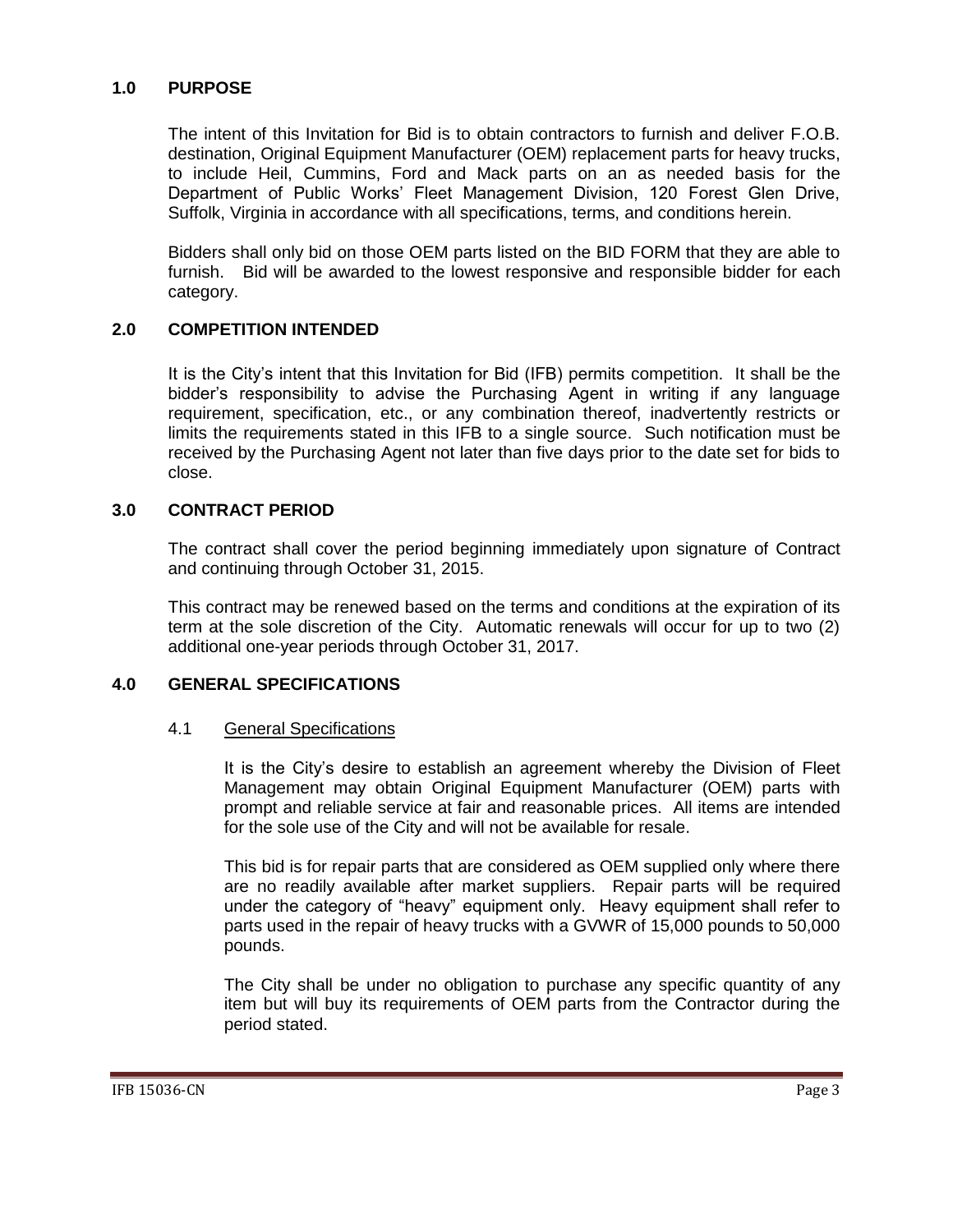Obsolete Parts: In the event that a specified part becomes obsolete, the Contractor will be required to pick up the obsolete part and credit back the original purchase price to the Fleet Maqnagement Division's account.

#### 4.2 Current Vehicle Inventory

Currently the Department of Fleet Management maintains approximately 140 heavy trucks manufactured between 1985 and present.

Attached is a list of the City's current vehicle inventory requiring OEM replacement parts (Attachment 1).

#### 4.3 Product Quality

All products shall be Original Equipment Manufacture (OEM); no substitutions will be accepted. Parts shall carry a factory warranty of not less than 90 days.

#### 4.4 Prices

The Bidder shall offer a percentage (%) of discount based on the published Suggested List Price (or other approved Price Listing) from the most current "Dealer Parts & Accessories Price Schedule"; same profit margin shall apply to target parts. **"Cost plus a percentage of cost" pricing is not allowed per the Virginia Public Procurement Act (VPPA) and will not be accepted by the City of Suffolk.**

Example: The published Suggested List Price of a part is \$50.00, and the Contractor is offering a 10% discount on his products. The City may purchase the part at a cost of \$45.00 (10% off the Suggested List Price).

All prices offered herein shall reflect the most current Dealer Parts & Accessories Price Schedule. Price changes will be allowed with frequency of manufacturer. Bidder must state on his Bid Form whether pricing will be based on automated pricing from the manufacturer or the printed price listing. If automated, the Contractor shall furnish a printout of inventory with pricing each month; if printed, the Contractor shall furnish a publication of the current price list on a quarterly basis. It shall be the Contractor's responsibility to notify the Buyer in advance of any anticipated changes in prices and submit a request for a price increase by furnishing bona fide manufacturer's documentation or price lists reflecting the changes. Any increase shall be limited to the actual cost increase to the Contractor which is initiated by the item manufacturer.

City of Suffolk reserves the right to accept or reject request for price increase within thirty (30) days. If the price increase is rejected, the specific item in question may be canceled. If the price increase is approved, the price will remain firm for 180 days from date of acceptance.

Prices quoted shall include inside delivery costs. Prices quoted shall be exclusive of all applicable Federal and Virginia State taxes. Tax exemption certificate will be furnished, if required.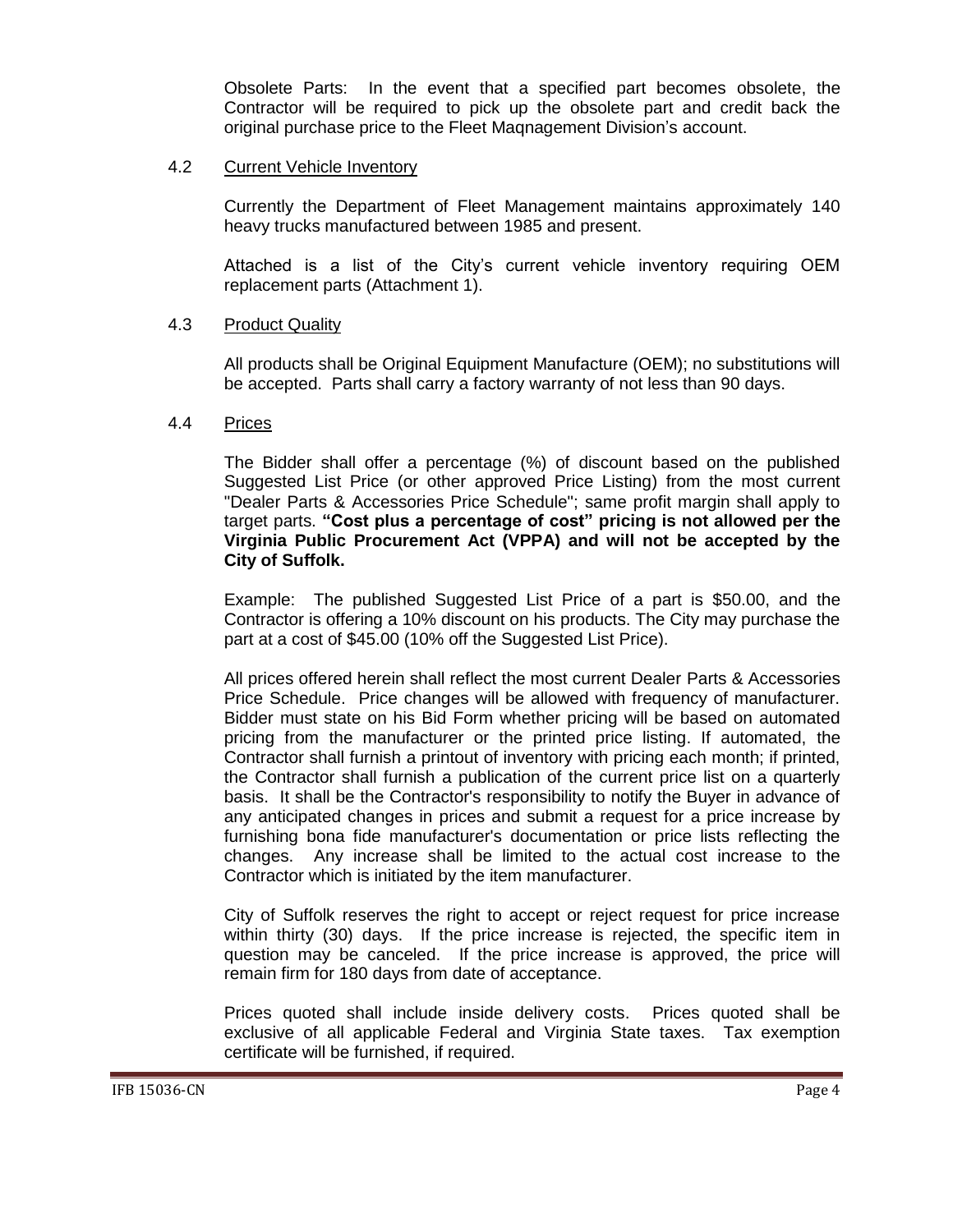#### 4.5 Contractor's Inventory

The Contractor agrees to stock an adequate supply of OEM replacement parts to meet delivery requirements. The City reserves the right to inspect bidder's inventory in order to ascertain inventory levels.

The Contractor shall notify the Fleet buyer when out of stock on any item due to circumstances beyond his control. The City reserves the right to procure out-ofstock items from other sources in these situations.

#### 4.6 Ordering and Invoicing

Contractor shall submit all invoices and credit memos to Fleet Management; each shall reference the appropriate Purchase Order. Items shall be billed to Fleet Management, City of Suffolk, 120 Forest Glen Dr., Suffolk, VA 23434 for processing of payments in accordance with the City's normal bi-monthly payment cycle. All credit memo's must indicate original invoice number.

#### 4.7 Returns

For items delivered incorrectly, the Contractor shall pick up items to be returned on his next regular delivery or within seven (7) days of notification, whichever comes first, and allow full credit for items returned in original condition.

Should the using agency desire to return items which were delivered in accordance with their order (not the error of the Contractor), Contractor shall accept said returns but may assess a restocking fee not to exceed 10% of the City's cost for that item.

#### 4.8 Delivery Requirements

All deliveries shall be inside delivery and shall be made directly to Fleet Management.

The Contractor shall furnish an itemized delivery ticket complete with unit pricing with each order. All delivery tickets shall include the Purchase Order number and must be signed by City of Suffolk personnel and a copy left at the delivery location.

Orders for items needed for immediate use shall be delivered within twenty-four (24) hours. The Contractor shall be responsible for all transportation/delivery costs unless special delivery requests are made by the City, at which time additional freight charges must be approved by City personnel.

The Contractor shall maintain delivery efficiency level of 95% or better for the schedule specified.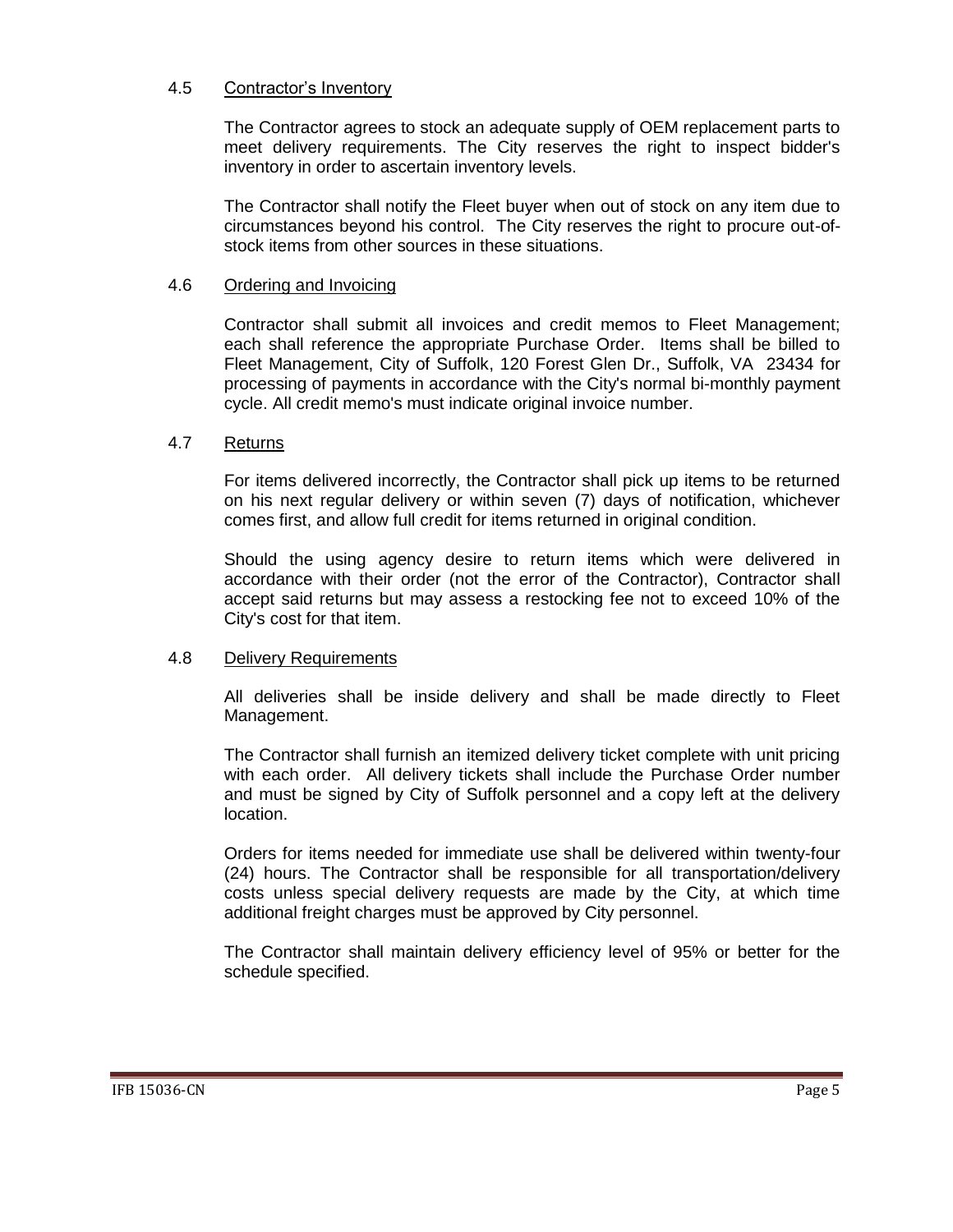#### 4.9 Management Reports

The Purchasing Department requests that the Contractor provide a quarterly year-to-date summary report of items purchased by the City.

The Bidder should furnish a sample report format, if available; the Bidder will not be penalized for inability to provide this service.

#### 4.10 Bid Evaluation and Award

If awarded, the bid shall be awarded to the lowest responsive and responsible bidder per Category. In determining the lowest bidder, the following shall be considered:

- Bid price based on percentage of discount from Dealer Parts and Accessories Price Schedule or other approved listing. For evaluation purposes, bidder's discount will be applied to parts listed on the attached BID FORM.
- Ability, capability, and skill of the bidder to perform the contract within the time frame specified
- The character, integrity, reputation, judgment, experience and efficiency of the bidder
- The quality of performance of previous contracts
- The financial resources and ability of the bidder to perform the contract

#### <span id="page-5-0"></span>**5.0 CONDITIONS AND INSTRUCTIONS (Revised 1/16/14)**

- 1. **Use of Form**: All bids shall be submitted on and in accordance with this form. If more space is required to furnish a description of the goods and/or services bid, or delivery terms, the bidder may attach a letter hereto that will be made a part of the bid. In case of a conflict with published requirements, the bid may be considered non-responsive. The City's published specifications shall supersede any additional writings submitted with the bid. Such additional writings shall be clearly marked and noted as an exception.
- 2. **Submittals**: All bids shall be submitted sealed, plainly marked showing the bid number, date and time. The entire solicitation document is to be returned when submitting a bid unless otherwise directed by the bid document. Failure to return all required pages may result in a determination that the submittal is nonresponsive.
- 3. **Late Bids**: Bids and amendments thereto, if received by Purchasing after the date and time specified for bid opening, will not be considered. It will be the responsibility of the bidder to see that their bid is received by Purchasing as specified. There will be no exceptions. Date of postmark will not be considered.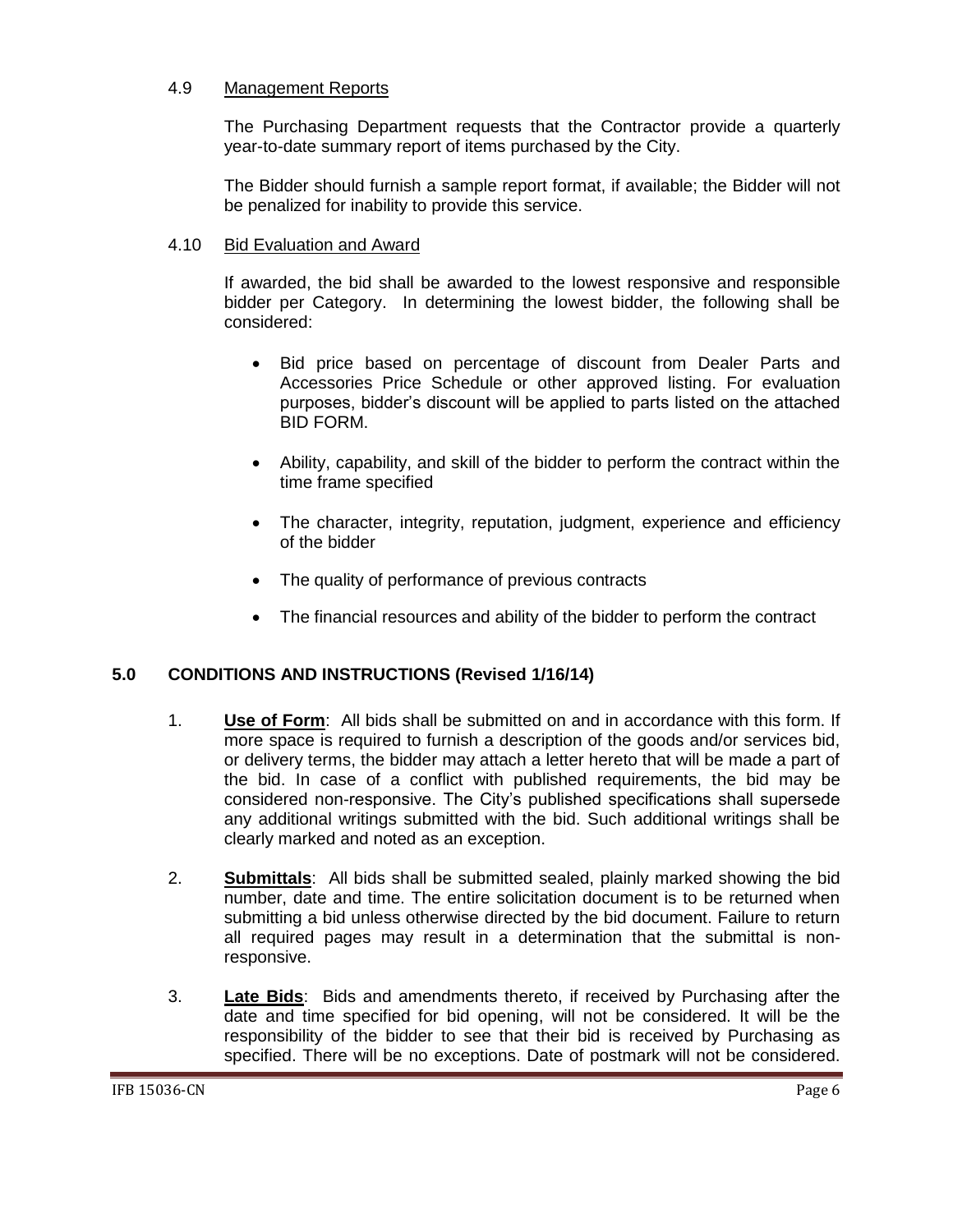Telephone, facsimile, electronic and verbal bids will not be accepted. Prices or changes shown on the outside of an envelope will not be considered in determination of low bid.

- 4. **City Hall Closure**: If City Hall is closed for business at the time scheduled for the bid opening, for whatever reasons, sealed bids will be accepted and opened on the next business day of the City, at the original scheduled hour.
- 5. **Acceptance of Bid**: Receipt of the bid by the City is not to be construed as an award or an order to ship.
- 6. **Offer/Acceptance**: Each bid is received with the understanding that the acceptance in writing by the City of the bidder to furnish any or all of the goods and/or services described therein, shall constitute a contract between the bidder and the City, which shall bind the bidder to furnish and deliver the goods and/or services quoted at the prices stated and in accordance with the conditions of the accepted bid; and the City on its part to order from such bidder, except for causes beyond reasonable control; and pay for, at the agreed prices, all goods and/or services specified and delivered.
- 7. **Withdrawal of Bids**: Bidder has the right to request withdrawal of their bids from consideration due to error by giving notice not later than two business days after the bids are publicly opened. Work papers showing evidence of error(s) may be required.

Bids may be withdrawn any time prior to the bid opening. Withdrawal of bids may be accomplished by submitting such request electronically or in writing on the issuing company's letterhead either in person or by certified mail.

- 8. **Addenda**: If issued, addenda to this solicitation will be posted on the Purchasing website (http://www.suffolkva.us/bids/index.jsp). It is the bidder's responsibility to check the website or to contact the Purchasing division prior to the submittal deadline to ensure that the bidder has a complete, up-to-date package. Acknowledgement of all issued Addenda shall be indicated on the bid form in the appropriate spaces.
- 9. **Governing Document**: The solicitation document maintained by Purchasing in the bid file shall be considered the official copy. In the case of any inconsistency between bid documents submitted to the City, but not clearly listed as an exception, the language of the official copy shall prevail. Furthermore, any exception or change to the specifications made by the bidder may be cause to disqualify your bid.
- 10. **Award**: Award will be made per "Category" to the lowest responsive and responsible bidder. The quality of the goods and/or services to be supplied, their conformity with the specifications, their suitability to the requirements, the delivery, qualifications and references will be taken into consideration in making the award. The City reserves the right to refuse all bids. In case of error in the extension of prices, the unit price shall govern.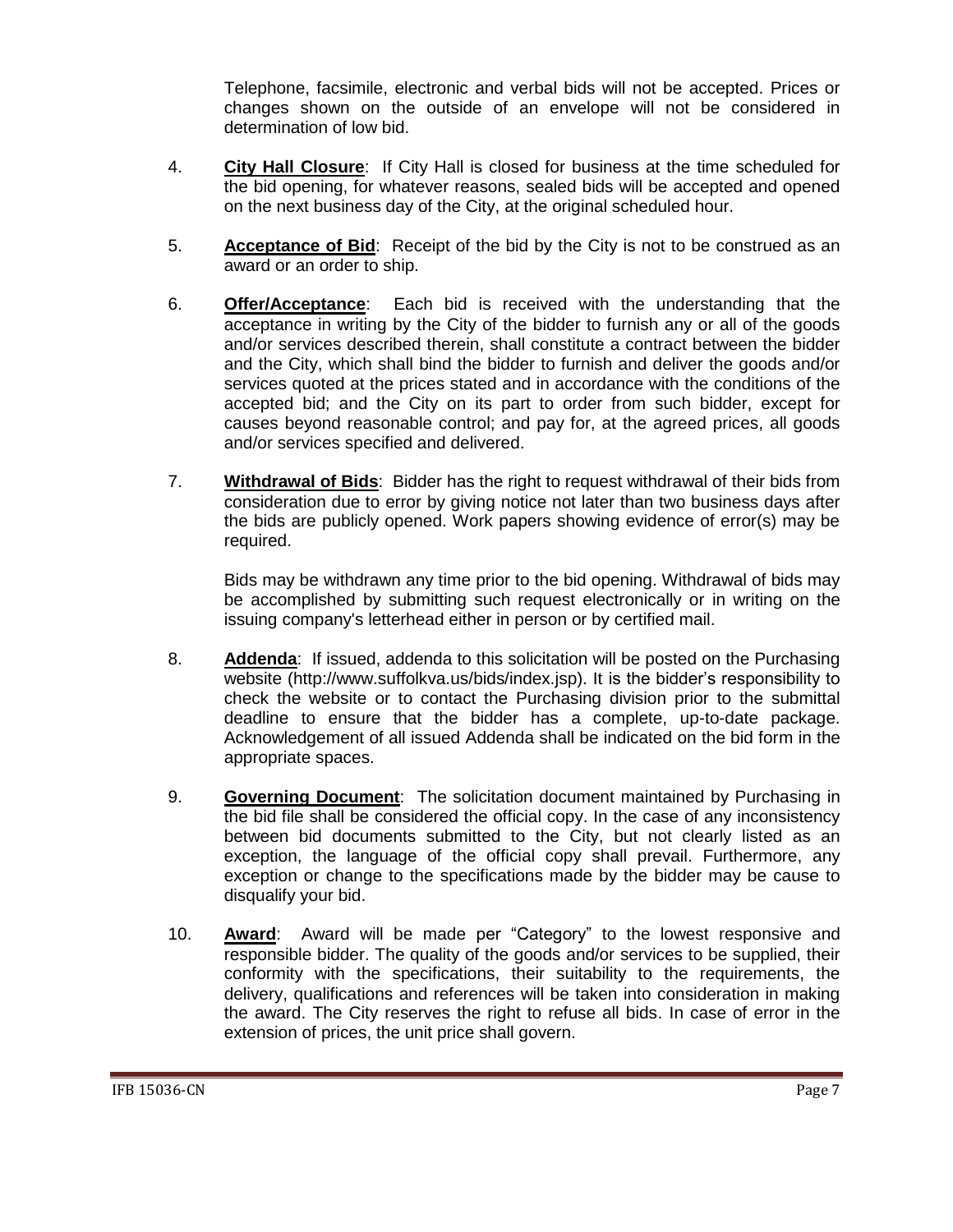- 11. **Negotiation**: Unless canceled or rejected, a responsive bid from the lowest responsible bidder shall be accepted as submitted; except that if the bid from the lowest responsible bidder exceeds available funds, the City may negotiate with the apparent low bidder to obtain a contract price within the available funds.
- 12. **Announcements**: Upon the award or the announcement of the decision to award a contract, the City will publicly post such notice on the bulletin board located outside of the Purchasing Division and on the City's web site: (http://www.suffolkva.us/bids/bid\_search\_awarded.jsp)
- 13. **City's Rights**: The City reserves the right to reject any and all bids, and to waive any informality if it is determined to be in the best interest of the City.
- 14. **Cooperative Agreements**: If authorized by the bidder(s), the resultant contract(s) may be extended to any jurisdiction within the Commonwealth of Virginia to purchase at the contract prices in accordance with the contract terms. Any jurisdiction using such contracts shall place its own order(s) directly with the successful contractor(s). The City of Suffolk acts only as the contracting agent and is not responsible for placement of orders, payment, or discrepancies of the participating jurisdictions. It is the contractor's responsibility to notify the jurisdictions of the availability of contract(s).
- 15. **Prices**: Prices shall be stated in units of quantity specified. No additional charges shall be passed on to the City, including any applicable taxes, delivery, or surcharges. Prices quoted shall be the final cost to the City. In case of error in the extension of prices, the unit price shall govern.
- 16. **Corrections**: All prices and notations should be in ink or typewritten. Mistakes may be crossed out and corrections made in ink and must be initialed and dated by the person signing the bid.
- 17. **Delivery**: The time of delivery must be stated in definite terms. If time of delivery for different goods and/or services varies, the bidder shall so state.
- 18. **Samples**: Samples, when requested, must be furnished free of expense, and upon request, if not destroyed, will be returned at the bidder's risk and expense.
- 19. **Brand Names**: The use of the name of a manufacturer, brand, make or catalog designation in specifying an item shall restrict bidders to the manufacturer, brand, make or catalog designation identified, unless qualified by the provision "or approved equal". If qualified by the provision "or equal" the Brand Names are used simply to indicate the character, quality and/or performance equivalence of the goods and/or services desired. The goods and/or services on which bids are submitted must be of such character, quality and/or performance equivalence that it will serve as that specified. In submitting bids on goods and/or services other than as specified, bidder shall furnish complete data and identification with respect to the alternate goods and/or services that they propose to furnish. It shall be in the City's sole judgment if a substitute product offered is an approved equal and acceptable.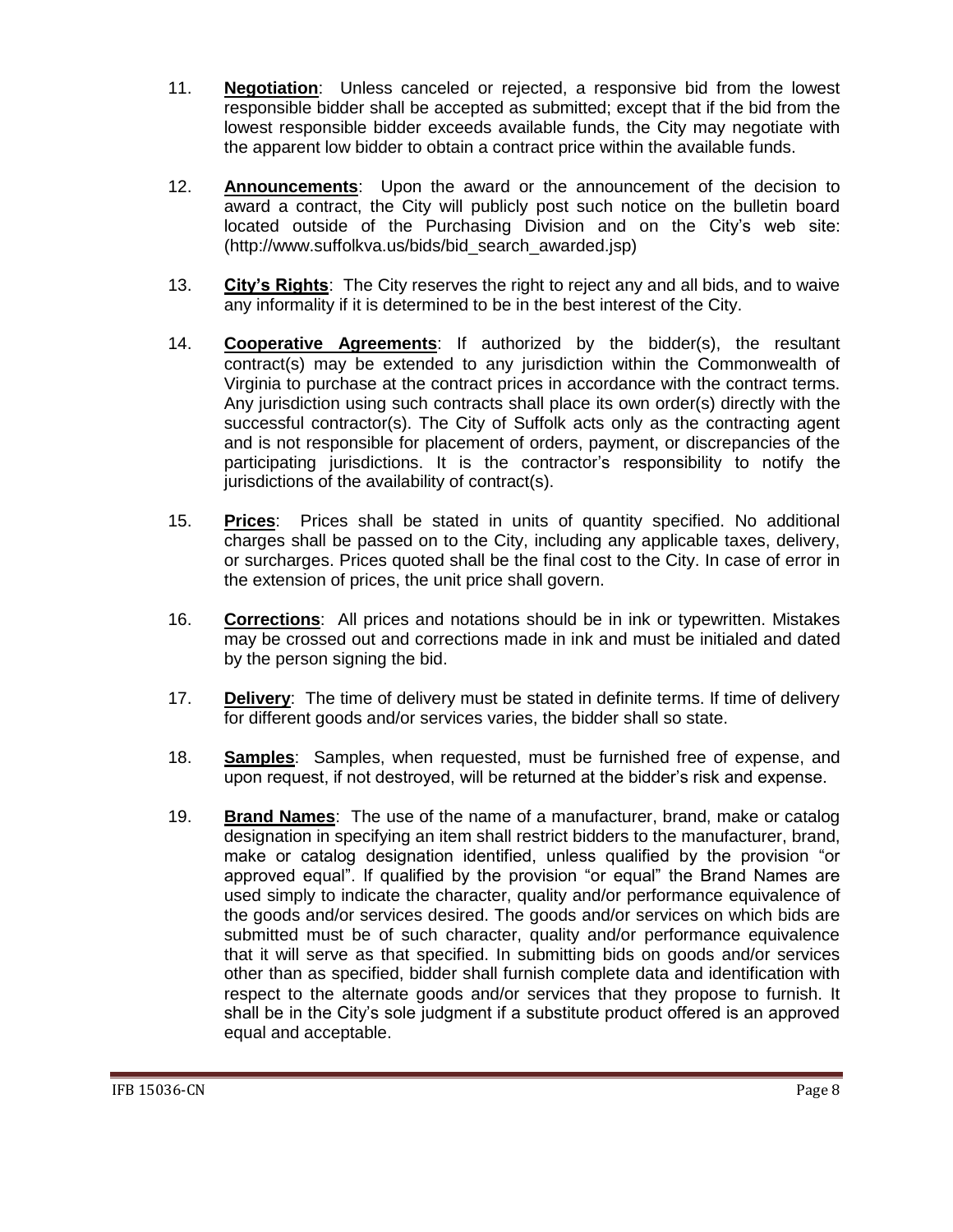- 20. **Standard equipment**: Any equipment delivered must be standard, new and unused equipment, latest model, except as otherwise specifically stated in the bid. Where any part or the normal accessories of equipment is not described, it shall be understood that all the equipment and accessories that are usually provided in the manufacturer's stock model shall be furnished.
- 21. **Silence of Specifications**: The apparent silence of these specifications and any supplemental specifications as to any detail or the omission from the specifications of a detailed description concerning any point shall be regarded as meaning that only the best commercial practices are to prevail and correct type, size and design are to be used. All interpretations of these specifications shall be made on the basis of this statement.
- 22. **Capacity of bidder**: All bids must be signed by a responsible officer or employee having the authority to bind the firm in contract. The bidder agrees that its contract performance shall be in strict conformance with the contract documents.
- 23. **Rights to Damages**: By signing this bid, the bidder assigns to the City any and all rights that it may have under the antitrust laws of the United States and the Commonwealth of Virginia in any way arising from or pertaining to this bid. This provision is remedial in nature and is to be liberally construed by any court in favor of the City.
- 24. **Anti-collusion**: The bidder certifies by signing this Invitation of Bid that this bid is made without prior understanding, agreement, or accord with any other person or firm submitting a bid for the same goods and/or services and that this bid is in all respects bona fide, fair, and not the result of any act of fraud or collusion with another person or firm engaged in the same line of business or commerce. Any false statement hereunder may constitute a felony and can result in a fine and imprisonment, as well as civil damages.
- 25. **Indemnification**: The Contractor shall defend, indemnify and hold the City, and the City's employees, agents, and volunteers, harmless, from and against any and all damage claim, liability, cost, or expense (including, without limitation, attorney's fees and court costs) of every kind and nature (including, without limitation, those arising from any injury or damage to any person, property or business) incurred by or claimed against the contractor, its employees, agents, and volunteers, or incurred by or claimed against the City, the City's employees, agents, and volunteers, arising out of, or in connection with, the performance of all services hereunder by the contractor.

This indemnification and hold harmless includes, but is not limited to, any financial or other loss including, but not limited to, any adverse regulatory, agency or administrative sanction or civil penalties, incurred by the City due to the negligent, fraudulent or criminal acts of the contractor or any of the Contractor's officers, shareholders, employees, agents, contractors, subcontractors, or any other person or entity acting on behalf of the Contractor. Unless otherwise provided by law, the Contractor indemnification obligations hereunder shall not be limited in any way by the amount or type of damages,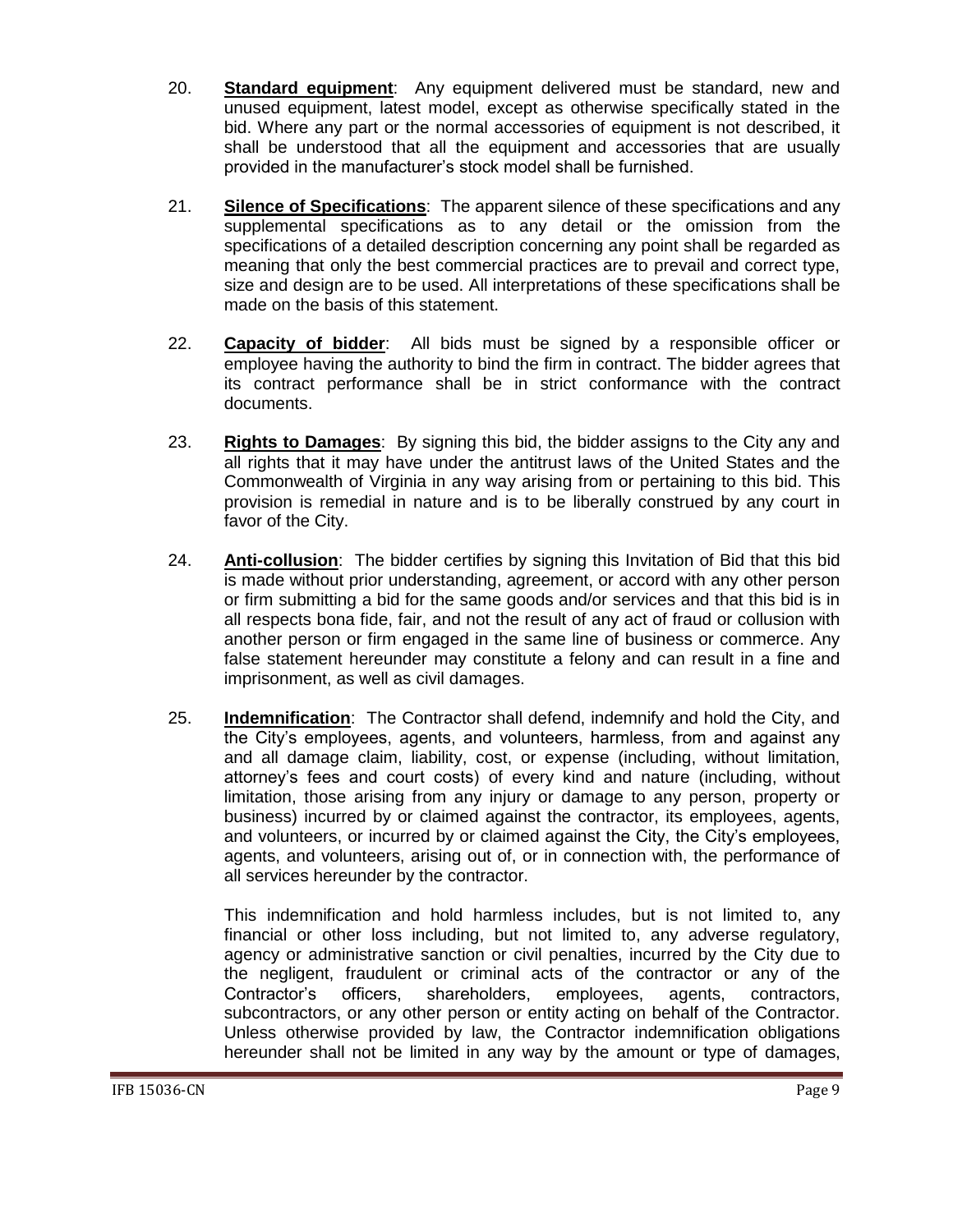compensation, or benefits payable by or for the Contractor under worker's compensation acts, disability benefit acts, other employee benefit acts, or benefits payable under any insurance policy. This paragraph shall survive the termination of the contract including any renewal or extension thereof.

- 26. **Copyright Protection**: The Contractor agrees to defend and save the City, its agents, officials, and employees, harmless from liability of any nature or kind, for use of any copyright, composition, secret process, patented or unpatented invention, articles or appliances furnished or used in the performance of the contract, or which the Contractor is not the patentee, assignee, or licensee, to the same extent as provided in the above paragraph.
- 27. **Laws, Regulations**: The Contractor shall keep fully informed of all federal, state, and local laws, ordinances and regulations that in any manner affect the conduct of the work. The Contractor shall at all times observe and comply with all such laws, ordinances and regulations.
- 28. **Alien employment**: The Contractor certifies that he does not and shall not during the performance of the contract for goods and services in the Commonwealth, knowingly employ unauthorized aliens as defined in the federal Immigration Reform and Control Act of 1986, as amended.
- 29. **Contractor's License**: If any of the services promulgated under this solicitation consist of construction work, it is required under Title 54.1, Chapter 11, Code of Virginia, for a contractor who performs or manages construction, removal, repair, or improvement when the total value referred to in a single contract or project is:

One hundred twenty thousand dollars (\$120,000) or more, or the total value of all such construction, removal, repair or improvements undertaken by such person within any twelve-month period is seven hundred fifty thousand dollars (\$ 750,000) or more shall show evidence of being licensed as a Class A Contractor.

Ten thousand dollars (\$10,000) or more, but less than one hundred twenty thousand dollars (\$120,000) or the total value of all such construction, removal, repair, or improvement undertaken by such person within any twelve-month period is one hundred and fifty thousand dollars (\$150,000) or more, but less than seven hundred fifty thousand dollars (\$750,000) shall show evidence of being licensed as a Class B Contractor.

Over one thousand (\$1,000) but less than ten thousand (\$10,000), or the total value of all such construction, removal, repair, or improvements undertaken by such person within any twelve-month period is one hundred and fifty thousand dollars (\$150,000) shall show evidence of being licensed as a Class C Contractor.

The City shall require master certification as a condition of licensure or certification of electrical, plumbing and heating, ventilation and air conditions contractors.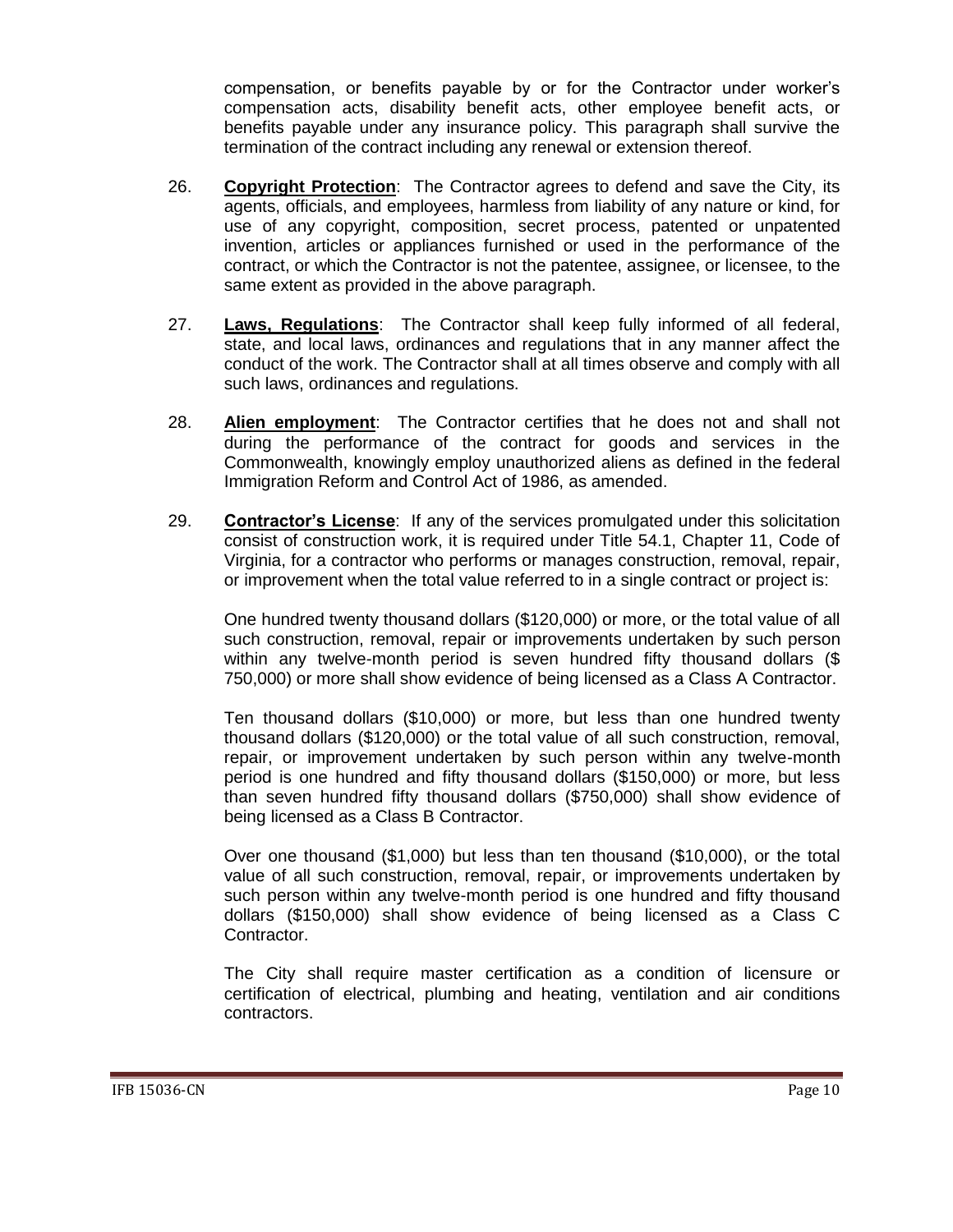A valid business license from the City may be required. The bidder shall complete whichever of the following notations as appropriate:

| "Licensed Class A Virginia Contractor Number |  |
|----------------------------------------------|--|
| "Licensed Class B Virginia Contractor Number |  |
| "Licensed Class C Virginia Contractor Number |  |

30. **Payment Terms**: Payment terms shall be 'Net 45' days, from the date of Contractor invoice approval by the City.

Payment terms, if offered, shall not be considered in determining the low bidder.

Discount period, if offered, shall be computed from the date of proper receipt of the contractor's correct invoice, or from the date of acceptable receipt of the goods and/or services, whichever is latest.

The payment terms stated herein must appear on the contractor's invoice. Failure to comply with this requirement shall result in the invoice being returned to the contractor for correction.

Late payment charges shall not exceed the allowable rate specified by the Commonwealth of Virginia Prompt Payment Act (1% per month).Contractor shall submit invoices in duplicate, such statement to include detailed breakdown of all charges, and shall be based on completion of tasks or deliverables.

Individual Contractors shall provide their social security numbers, and proprietorships, partnerships, and corporations shall provide their federal employer identification number on their submittal.

The City prefers to make payment with the City's Purchasing Card. Typically this enables faster payments to the Contractor. Are you willing and able to accept this type of payment? Yes No

- 31. **Default**: In event of default by the Contractor, the City reserves the right to procure the goods and/or services from other sources, and hold the Contractor liable for any excess cost occasioned thereby. Such actions taken by the City shall not release the contractor from additional remedies that may be allowed by law.
- 32. **Availability of Funds**: A contract shall be deemed in force only to the extent of appropriations available to each department for the purchase of such goods and/or services. The City's extended obligations on those contracts that envision extended funding through successive fiscal periods shall be contingent upon actual appropriations for the following years.
- 33. **Appeals Procedure**: Upon your request, administrative appeals information will be provided that shall be used for hearing protests of a decision to award, or an award, appeals from refusal to allow withdrawal of bids, appeals from disqualification, appeals for debarment or suspension, or determination of nonresponsibility and appeals from decision or disputes arising during the performance of a contract. To be timely all appeals shall be made within the time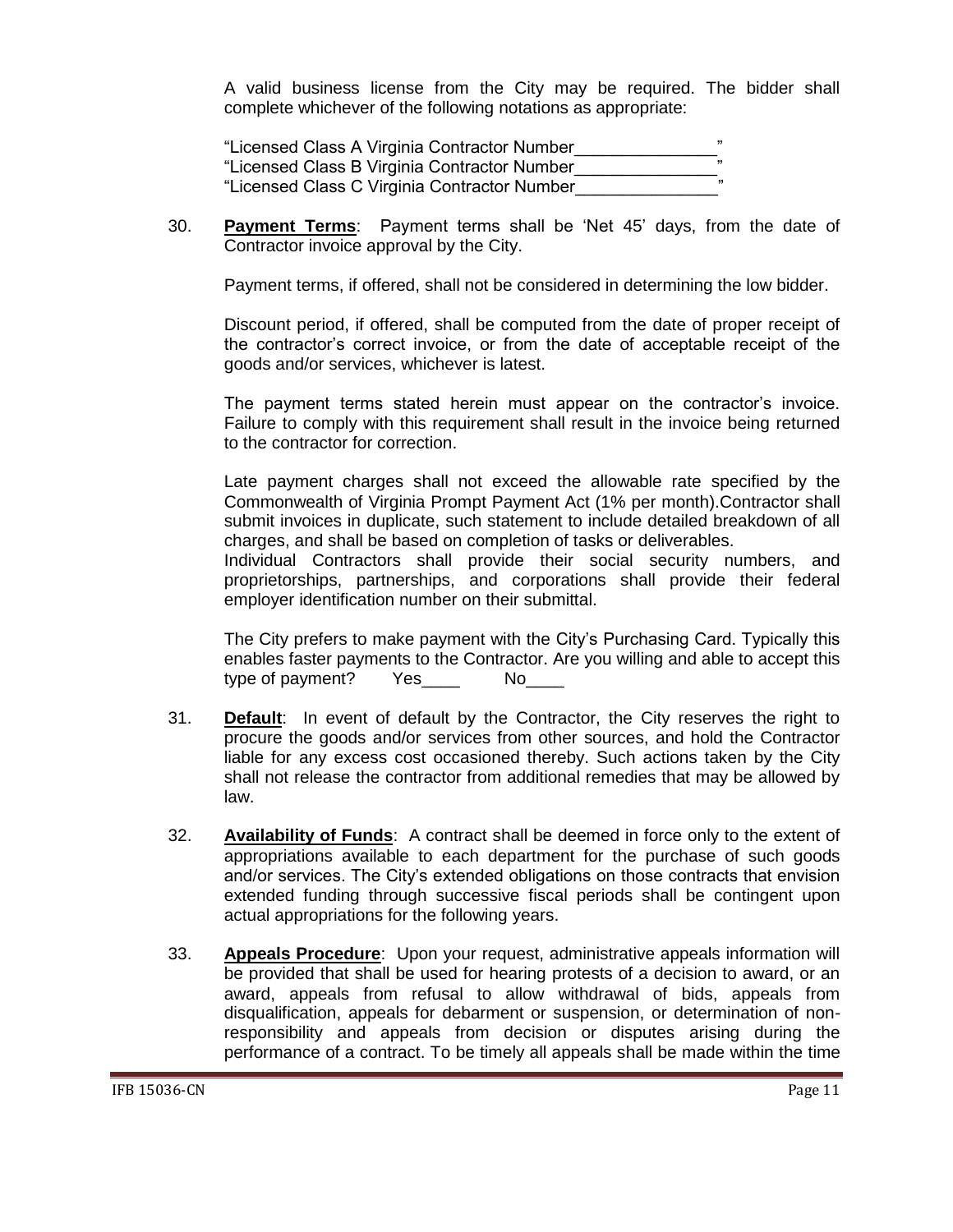periods set forth by the Virginia Public Procurement Act, §2.2-4357, et seq. Contact the buyer at once for assistance.

- 34. **Faith-based Organizations**: The City of Suffolk does not discriminate against faith-based organizations.
- 35. **Anti-Discrimination**: By submitting their bids, bidders certify to the City that they will conform to the provisions of the Federal Civil Rights Act of 1964, as amended, as well as the Virginia Fair Employment Contracting Act of 1975, as amended, where applicable, the Virginians with Disabilities Act, the Americans with Disabilities Act and 2.2-4311 of the Virginia Public Procurement Act (VPPA). If the award is made to a faith-based organization, the organization shall not discriminate against any recipient of goods, services, or disbursements made pursuant to the contract on the basis of the recipient's religion, religious belief, refusal to participate in a religious practice, or on the basis of race, age, color, gender or national origin and shall be subject to the same rules as other organizations that contract with public bodies to account for the use of the funds provided; however, if the faith-based organization segregates public funds into separate accounts, only the accounts and programs funded with public funds shall be subject to audit by the public body. (Code of Virginia 2.2.4343.1E).

In every contract over \$10,000 shall include the following provisions:

- 1. During the performance of this contract, the Contractor agrees as follows:
	- a. The Contractor will not discriminate against any employee or applicant for employment because of race, religion, color, sex, national origin, age, disability, service disabled veterans or any other basis prohibited by state law relating to discrimination in employment, except where there is a bona fide occupational qualification reasonably necessary to the normal operation of the Contractor. The Contractor agrees to post in conspicuous places, available to employees and applicants for employment, notices setting forth the provisions of this nondiscrimination clause.
	- b. The Contractor, in all solicitations or advertisements for employees placed by or on behalf of the Contractor, will state that such Contractor is an equal opportunity employer.
	- c. Notices, advertisements and solicitations placed in accordance with federal law, rule or regulation shall be deemed sufficient for the purpose of meeting these requirements.
- 2. The Contractor will include the provisions of Section a, b, and c above in every subcontract or purchase order over \$10,000, so that the provisions will be binding upon each subcontractor or Contractor.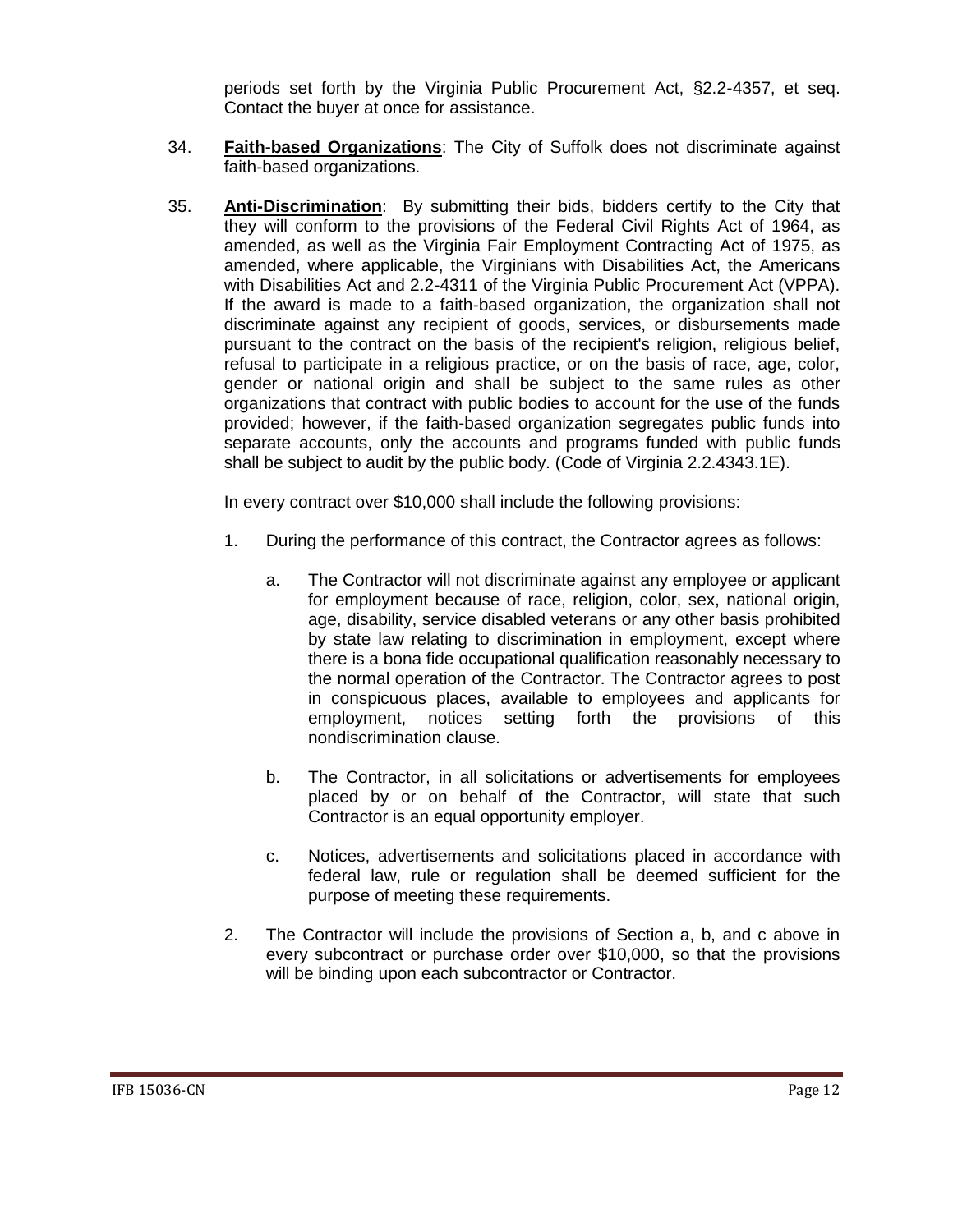36. **Drug-Free Workplace**: During the performance of this contract, the Contractor agrees to (1) provide a drug-free workplace for the Contractor's employees; (2) post in conspicuous place, available to employees and applicants for employment, a statement notifying employees that the unlawful manufacture, sale, distribution, dispensation, possession, or use of a controlled substance or marijuana is prohibited in the Contractor's workplace and specifying the actions that will be taken against employees for violations of such prohibition; (3) state in all solicitation or advertisement for employees placed by or on behalf of the Contractor that the Contractor maintains a drug-free workplace; and (4) include the provisions of the foregoing clauses in every subcontract or purchase order of over \$10,000, so that the provisions will be binding upon each subcontractor or Contractor.

For the purposes of this section, "drug-free workplace" means a site for the performance of work done in connection with a specific contract awarded to a Contractor, the employees of whom are prohibited from engaging in the unlawful manufacture, sale, distribution, dispensation, possession or use of any controlled substance or marijuana during the performance of the contract.

- 37. **Assignment of Contract**: A contract shall not be assignable by the Contractor in whole or in part without the written consent of the City.
- 38. **Independent Contractor**: The Contractor and any employees, agents, or other persons or entities acting on behalf of the Contractor shall act in an independent capacity and not as officers, employees, or agents of the City.
- 39. **Scheduling and Delays**: The parties to any contract resultant of this solicitation acknowledge that all or part of the work to be performed hereunder may be delayed and extended at the option of the City. Such delays may be caused by delays, denials and modifications of the various state or federal permits, or for other reasons. The City shall not be required to pay any of the Contractor's direct or indirect costs, or claims for compensation, extended overhead, or other damage or consequential damages arising out of or related to any delays or interruptions required or ordered by the City. If the City delays the project for any reason for a continuous period of ninety (90) days or more, the City and Contractor will negotiate a mutually agreeable adjustment to the Contractor's award amount. Notwithstanding the above, in construction contracts, to the extent that an unreasonable delay is caused by the act or omissions of the City due to causes within the City's control, the above waiver or release shall not apply.
- 40. **Governing Law**: This Agreement is made, entered into, and shall be performed in the City of Suffolk, Virginia, and shall be governed by the applicable laws of the Commonwealth of Virginia without regard to its conflict of law rules. In the event of litigation concerning this Agreement, the parties agree to the exclusive jurisdiction and venue of the Circuit Court of the City of Suffolk, Virginia; however, in the event that the federal court has jurisdiction over the matter, then the parties agree to the exclusive jurisdiction and venue of the U.S. District Court for the Eastern District of Virginia, Norfolk Division.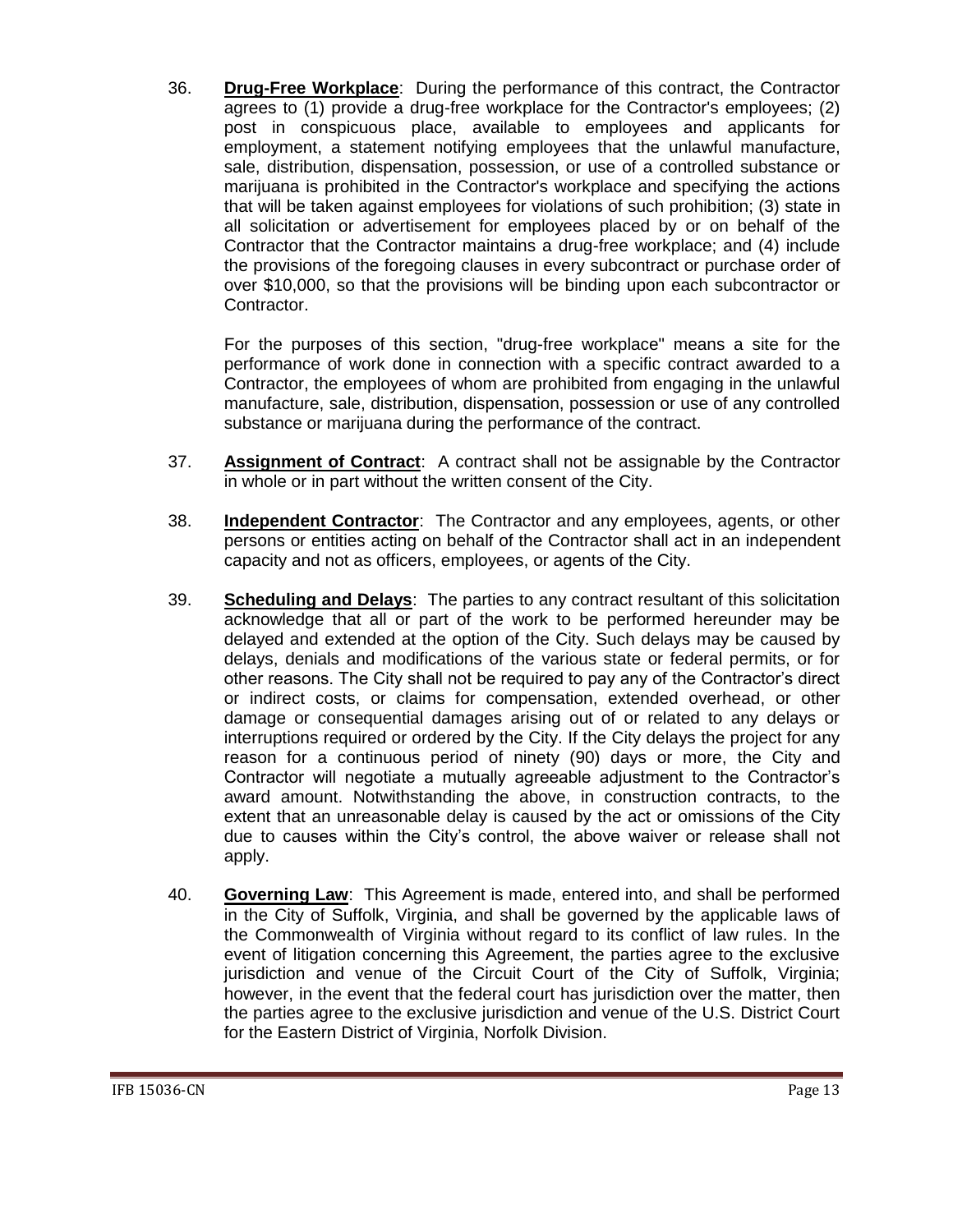The Contractor shall not cause a delay in services because of the pending or during litigation proceedings, except with the express, written consent of the City or written instruction/order from the Court.

- 41. **Severability**: If any provision of this contract or the application thereof to any person or circumstances shall to any extent be invalid or unenforceable, the remainder of this contract, or the application of such provision to persons or circumstances other than those which it is invalid or unenforceable, shall not be affected hereby, and each provision of this contract shall be valid and enforced to the full extent permitted by law.
- 42. **Termination for Convenience**: The City may at any time, and for any reason, terminate this Contract by written notice to Contractor specifying the termination date, which shall be not less than thirty (30) days from the date such notice is mailed.

Notice shall be given to Contractor by certified mail/return receipt requested at the address set forth in Contractor's Bid Proposal or as provided in this Contract. In the event of such termination, Contractor shall be paid such amount as shall compensate Contractor for the work satisfactorily completed, and accepted by the City, at the time of termination. If the City terminates this Contract, Contractor shall withdraw its personnel and equipment, cease performance of any further work under this Contract, and turn over to the City any work completed or in process for which payment has been made.

43. **Termination for Cause**: In the event that Contractor shall for any reason or through any cause be in default of the terms of this Contract, the City may give Contractor written notice of such default by certified mail/return receipt requested at the address set forth in Contractor's Bid/Proposal or as provided in this Contract.

Unless otherwise provided, Contractor shall have ten (10) days from the date such notice is mailed in which to cure the default. Upon failure of Contractor to cure the default, the City may immediately cancel and terminate this Contract as of the mailing date of the default notice.

Upon termination, Contractor shall withdraw its personnel and equipment, cease performance of any further work under the Contract, and turn over to the City any work in process for which payment has been made. In the event of violations of law, safety or health standards and regulations, this Contract may be immediately cancelled and terminated by the City and provisions herein with respect to opportunity to cure default shall not be applicable.

44. **Contact Prohibition**: Direct contact with City departments other than Purchasing, on the subject of this bid is expressly forbidden except with the foreknowledge and permission of the Contract Officer. Violation may result in a determination that your firm is ineligible for an award.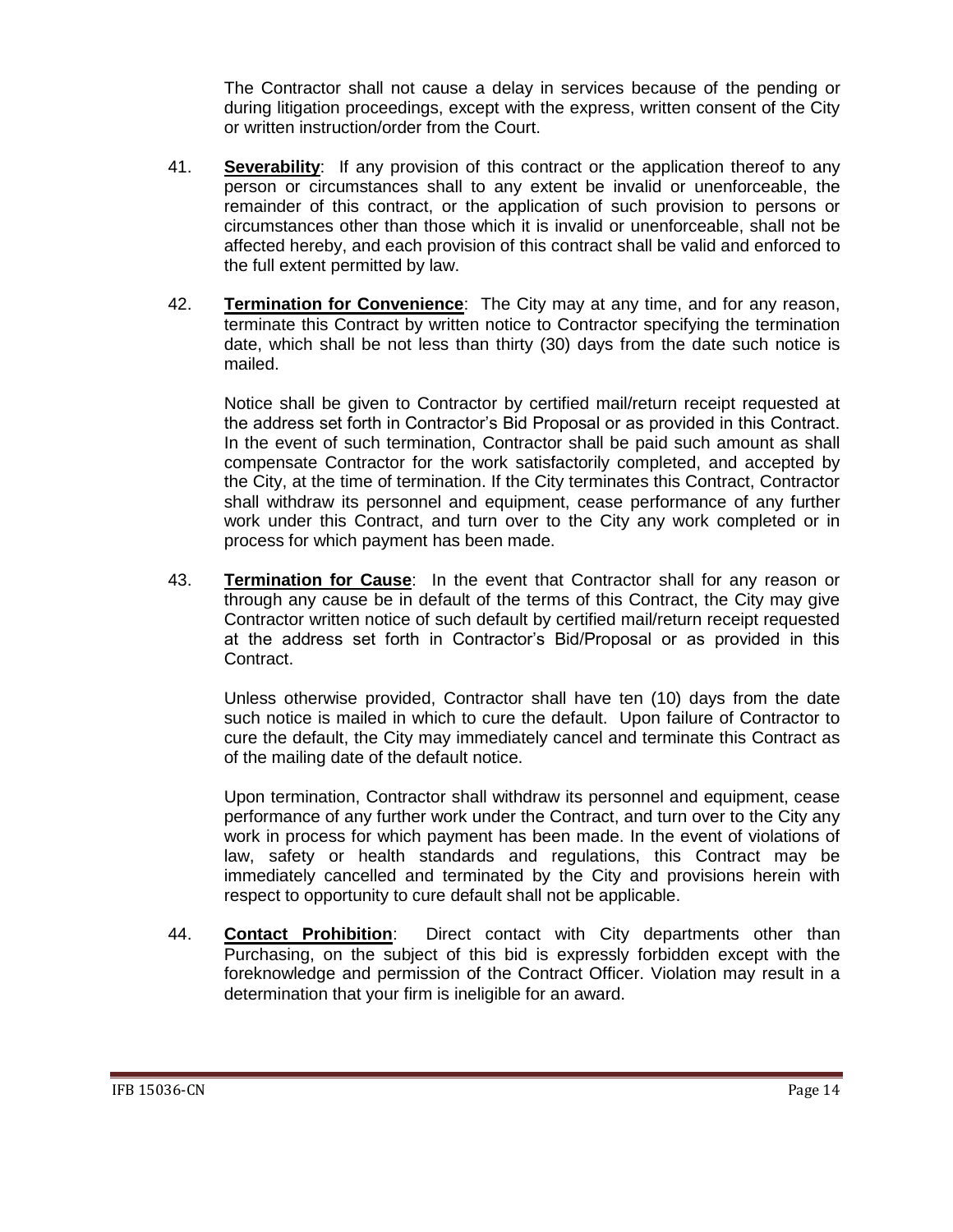All questions shall be in writing to the Contract Officer shown on the title page of the bid. The respondents to this IFB shall not contact, either directly or indirectly, any other employee or agent of the City regarding this IFB. This prohibition shall also extend to the Suffolk City Council and locally elected officials. Any such unauthorized contact may disqualify the bidder from this procurement.

- 45. **Additional Conditions**: The Conditions and Instructions in this solicitation are intended to apply to the resulting contract and shall supersede any conflicting terms offered. Any additional conditions a bidder intends be considered must be submitted with the bid and noted as an exception. Such exceptions may result in a finding that the submittal is 'non-responsive' to the bid, negating possibility of an award to that bidder. Contractual documents submitted by the successful firm after an award will not be accepted.
- 46. **Contractor Failure to Perform**: Failure of the Contractor to perform the contract by reason of the City's non-acceptance of additional conditions submitted after the award shall result in termination of the contract by the City, and may result in debarment of the Contractor for a period of up to three (3) years. Termination and /or debarment of the Contractor shall not constitute a waiver by the City of any other rights or remedies available to the City by law or contract.
- 47. **Conflict**: In the event of a conflict between the contract documents, including these Conditions and Instructions, and the terms of a purchase order or related document issued by Purchasing, the contract documents shall control.
- 48. **Records and Inspection**: The Contractor shall maintain full and accurate records with respect to all matters covered under this contract, including, without limitation, accounting records, written policies, procedures, time records, telephone records, and any other supporting evidence used to memorialize, reflect, and substantiate charges or fees related to this contract. The Contractor's records shall be open to inspection and subject to audit and/or reproduction, during normal working hours, by the City and its employees, agents or authorized representatives after giving at least three (3) days' notice to the Contractor by the City. The City shall have access to such records from the effective date of this contract, for the duration of the contract, and for five (5) years after the date of final payment by the City to the Contractor pursuant to this contract or any renewal or extension of this contract. The City's employees, agents or authorized representatives shall have access to the Contractor's facilities, shall have access to all necessary records and shall be provided adequate and appropriate work space, in order to conduct audits.
- 49. **Rights and Remedies Not Waived**: In no event shall the making by the City of any payment to the Contractor, or the waiver by the City of any provision under this contract including any obligation of the Contractor, constitute or be construed as a waiver by the City of any other provision, obligation, breach of covenant, or any default which may exist under this contract on the part of the Contractor, and the making of any such payment by the City while any such breach or default exists shall not impair or prejudice any right or remedies available to the City.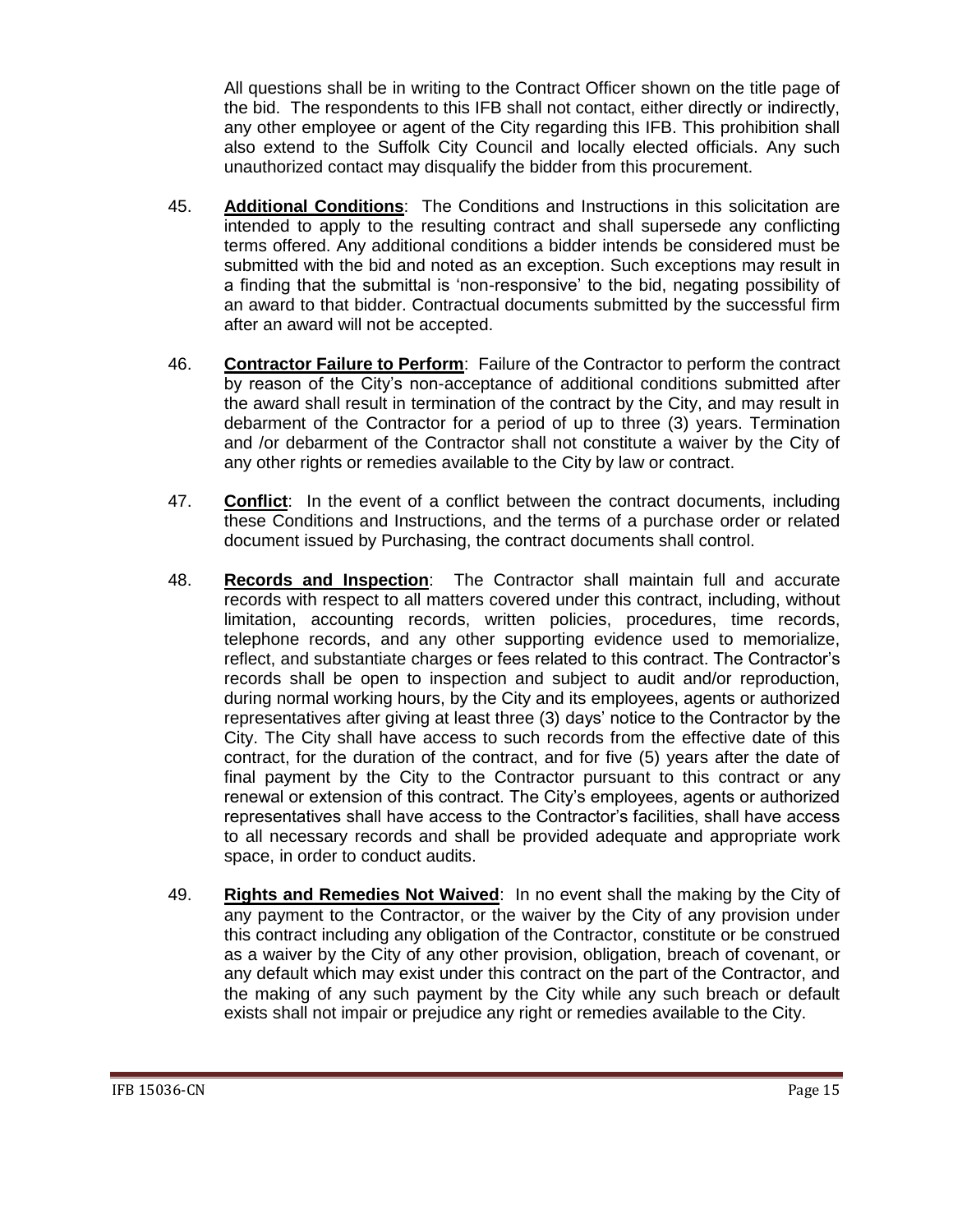- 50. **Entire Agreement**: This contract and any additional or supplementary documents incorporated herein by reference contain all the terms and conditions agreed upon by the parties hereto, and no other agreements, oral or otherwise, regarding the subject matter of this contract or any part thereof shall have any validity or bind any of the parties hereto. This contract shall not be modified, altered, changed or amended unless in writing and signed by the parties hereto.
- 51. **Conflicts of Interests**: Contractor shall not accept or receive commissions or other payments from third parties for soliciting, negotiating, procuring, or effecting insurance on behalf of the City.
- 52. **Responsibility of Contractor**: The Contractor shall, without additional costs or fee to the City, correct or revise any errors or deficiencies in his performance. Neither the City's review, approval or acceptance of, nor payment for any of the services required under this Agreement shall be deemed a waiver of rights by the City, and the Contractor shall remain liable to the City for all costs which are incurred by the City as a result of the Contractor's negligent performance of any of the services furnished under this Agreement.
- 53. **Changes and Additions**: It shall be the responsibility of the Contractor to notify the City, in writing, of any necessary modifications or additions in the Scope of this Agreement. Compensation for changes or additions in the Scope of this Agreement will be negotiated and approved by the City, in writing.

It is understood and agreed to by both the City and the Contractor that such modifications or additions to this Agreement shall be made only by the full execution of the City's standard Agreement change order form. Furthermore, it is understood and agreed by both parties that any work done by the Contractor on such modification or addition to this Agreement prior to the City's execution of its standard Agreement change order form shall be at the total risk of the Contractor, and said work may not be compensated by the City.

- 54. **Exemption from Taxes**: The City is exempt from State Sales Tax and Federal Excise Tax. Tax Exemption Certificate indicating the City's tax exempt status will be furnished by the City of Suffolk upon request.
- 55. **Debarment Status**: By submitting a bid, bidders certify that they are not currently debarred by the Commonwealth of Virginia from submitting bids or proposals on contracts for the type of goods and/or services covered by this solicitation, nor are they an agent of any person or entity that is currently so debarred.
- 56. **Safety**: All Contractors and subcontractors performing services for the City are required and shall comply with all Occupational Safety and Health Administration (OSHA), State and City Safety and Occupational Health Standards and any other applicable rules and regulations. Also all Contractors and subcontractors shall be held responsible for the safety of their employees and any unsafe acts or conditions that may cause injury or damage to any persons or property within and around the work site area under this contract.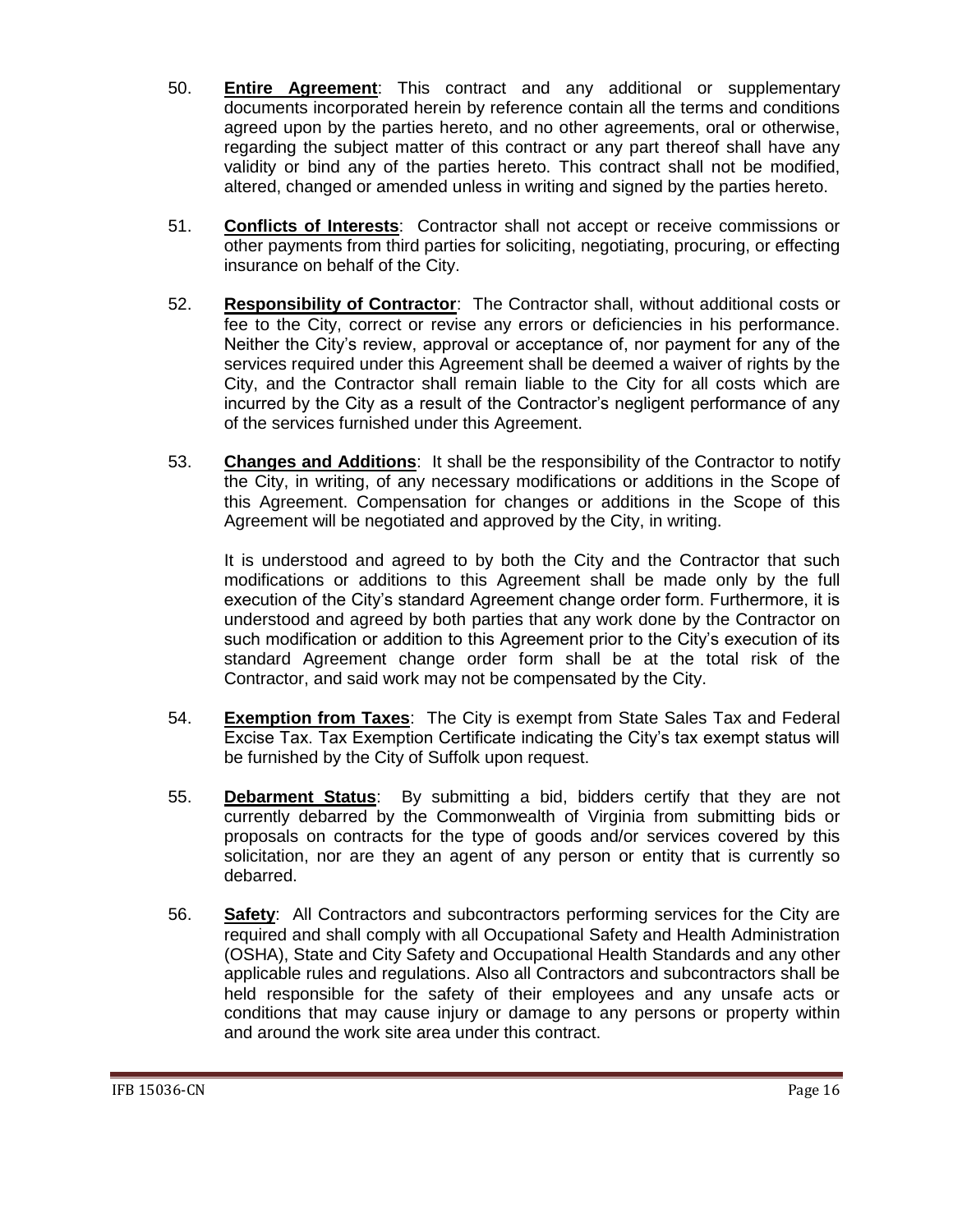- 57. **License Requirement**: All firms doing business in the City of Suffolk are required to be licensed in accordance with the City of Suffolk business license ordinance. Wholesale and retail merchants without a business location in the City of Suffolk are exempt from this requirement. Any questions concerning business licenses should be directed to the Commissioner of the Revenue's Office, telephone (757) 514-4260.
- 58. **Contractor's Form**: In cases where the City may accept the Contractor's form agreement, whereas certain standard clauses that may appear in the Contractor's form agreement cannot be accepted by the City, and in consideration of the convenience of using that form, and this form, without the necessity of negotiating a separate contract document, the parties hereto specifically agree that, notwithstanding any provisions appearing in the attached Contractor's form contract, the City's contract addendum shall prevail over the terms of the Contractor's agreement in the event of a conflict.
- 59. **Bidder Qualifications**: Only bids from established contractors for work similar in scope to work herein shall be considered; the City reserves the right to request specific reference information prior to award. Bidder shall demonstrate that he has adequate and appropriate manpower, tools and equipment to respond and perform in accordance with the provisions herein. The City may, at its option, disqualify a bidder and reject his bid for cause. Reasons deemed to be sufficient for this action shall include, but not be limited to, the following:
	- Evidence of collusion among bidders.
	- Receipt of more than one bid on any project from an individual, or from a corporation. This restriction does not apply to subcontractors
	- **Default on any previous contract.**
	- For unreasonable failure to complete a previous contract within the specified time or for being in arrears on an existing contract without reasonable cause for being in arrears.
	- Inability to perform as revealed by an investigation of the Bidder's financial statement, experience and/or plant and equipment.
	- Contractor does not meet project-specific requirements, as identified in the Contract Documents
- 60. **Pricing to be F.O.B. Destination – Freight Allowed**: Pricing shall be F.O.B. destination-freight included for all competitive bids. F.O.B. Destination-Freight Included shall include all shipping costs to the City location(s) at the unit cost. No additional shipping charges shall be allowed.
- 61. **Contract Quantities**: The quantities specified in the Invitation for Bid are estimates only unless otherwise clearly noted, and are given for the information of bidders and for the purpose of bid evaluation. They do not indicate the actual quantity that will be required, since such volume will depend upon requirements that may develop during the contract period. Quantities shown shall not be construed to represent any amount which the City shall be obligated to purchase under the contract, or relieve the contractor of his obligation to fill all orders placed by the City, except as clearly noted.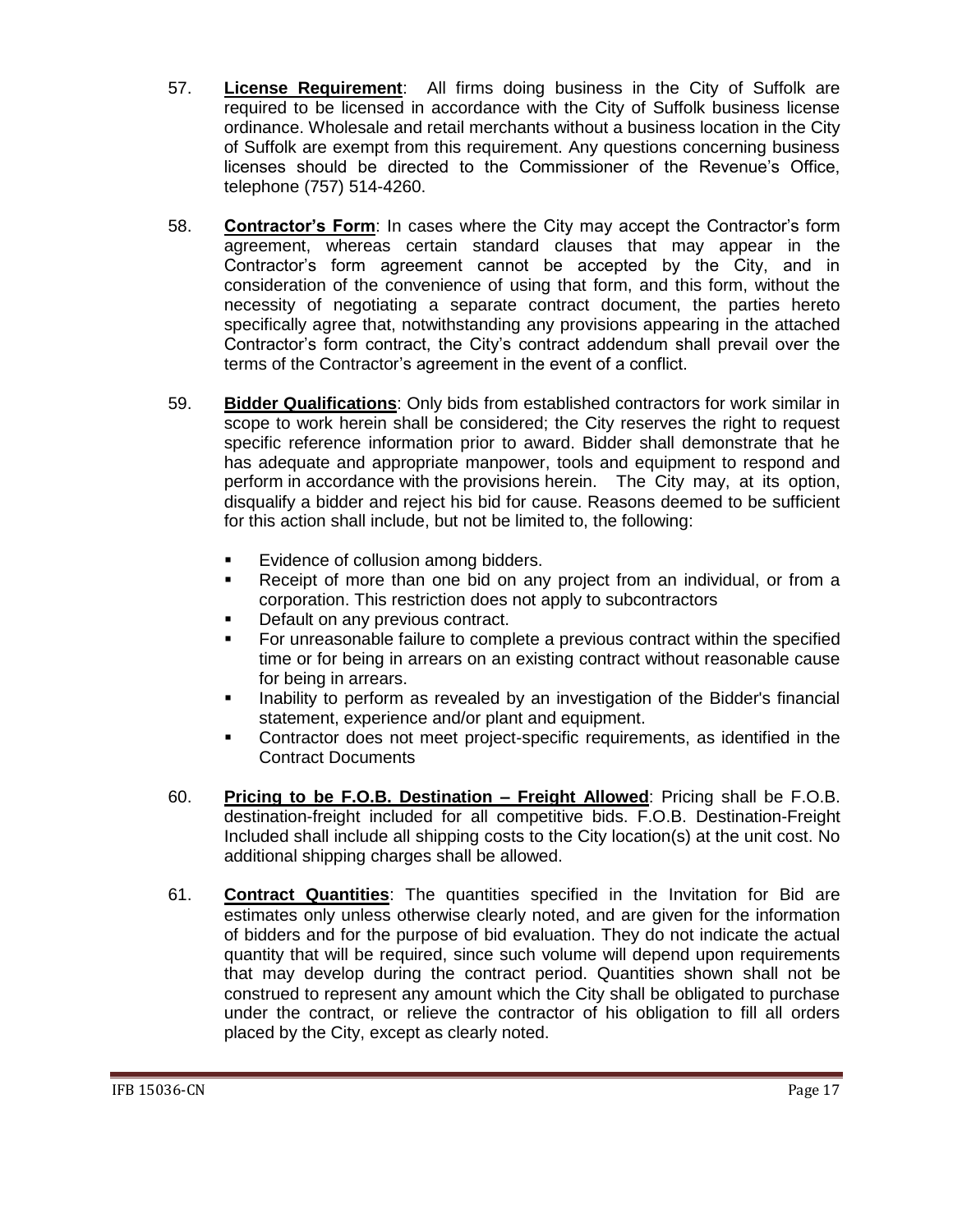- 62. **Competition Intended**: It is the City's intent that the Invitation for Bid (IFB) permits competition. It shall be the bidder's responsibility to advise the Buyer in writing if any language requirement, specification, etc., or any combination thereof, inadvertently restricts or limits the requirements stated in this IFB to a single source. Such notification must be received by the Contract Officer prior to the date set for bids to close.
- 63. **Default on Taxes**: No bid or proposal will be accepted from, or any Contract awarded to, any person, firm, or corporation that is in arrears, or in default to the City upon any debt or Contract, or that is a defaulter as surety, or otherwise upon any obligation to the City.

#### 64. **Insurance**

The successful bidder shall procure, maintain, and provide proof of, insurance coverage's for injuries to persons and/or property damage as may arise from or in conjunction with, the work performed on behalf of the City by the bidder, his agents, representatives, employees or subcontractors. Proof of coverage as contained herein shall consist of all policies, endorsements, declaration pages, and certificates of insurance and shall be submitted fifteen (15) days prior to the commencement of work, and such coverage shall be maintained by the offeror for the duration of the contract period; for occurrence policies. Claims made policies must extend reporting period for two (2) years after expiration date.

a. General Liability

Coverage shall be as broad as: Comprehensive General Liability endorsed to include Broad Form, Commercial General Liability form including Products/Completed Operations.

1. Minimum Limits

General Liability:

\$2,000,000 General Aggregate Limit \$2,000,000 Products & Completed Operations \$1,000,000 Personal and Advertising Injury \$1,000,000 Each Occurrence Limit \$1,000,000 Fire Damage Limit<br>\$ 5.000 Medical Expense L \$ 5,000 Medical Expense Limit

b. Automobile Liability

Coverage sufficient to cover all vehicles owned, used, or hired by the offeror, his agents, representatives, employees or subcontractors.

1. Minimum Limits

Automobile Liability:

\$1,000,000 Combined Single Limit<br>\$ 5.000 Medical Expense Limit \$ 5,000 Medical Expense Limit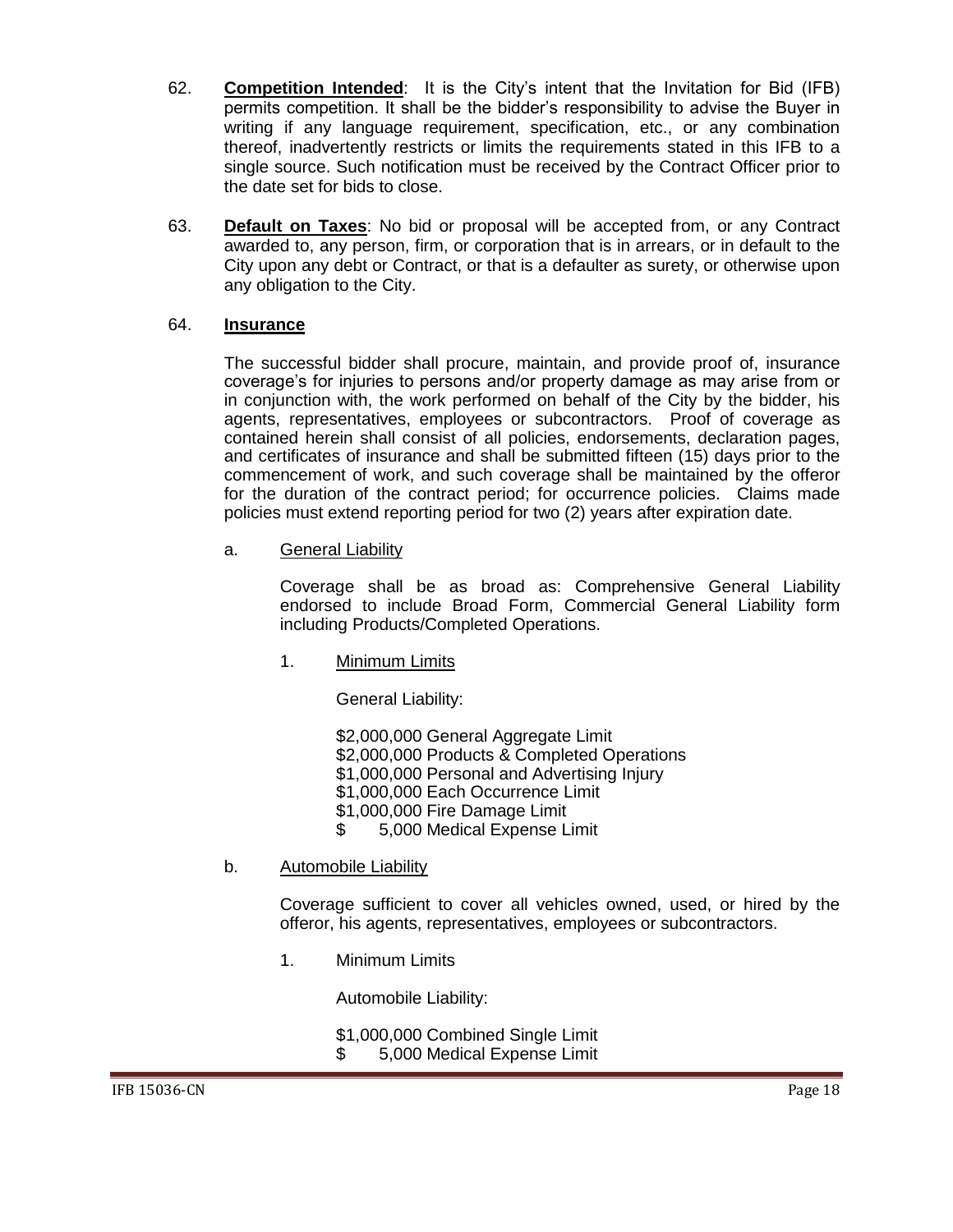#### c. Workers' Compensation

Limits as required by the Workers' Compensation Act of Virginia. Employers Liability, \$100,000/\$500,000/\$100,000

#### d. Umbrella/Excess Liability

\$2,000,000 umbrella/excess liability coverage

- e. Coverage Provisions
	- 1. All deductibles or self-insured retention shall appear on the declaration pages, endorsements, and/or policies provided.
	- 2. The City of Suffolk, its officers/officials, employees, agents and volunteers shall be added as "additional insured" as their interests may appear. A copy of all endorsements, declaration pages, and policies that address additional insured shall be provided. This provision does not apply to Professional Liability or Workers' Compensation/Employers' Liability.
	- 3. The offeror's insurance shall be primary over any applicable insurance or self-insurance maintained by the City.
	- 4. Shall provide thirty (30) days written notice to the City before any cancellation, suspension, or void of coverage in whole or part, where such provision is reasonable.
	- 5. All coverages for subcontractors of the offeror shall be subject to all of the requirements stated herein.
	- 6. Failure to comply with any reporting provisions of the policy(s) shall not affect coverage provided the City, its' officers/officials, agents, employees and volunteers.
	- 7. The insurer shall agree to waive all rights of subrogation against the City, its' officers/officials, agents, employees or volunteers for any act, omission or condition of premises which the parties may be held liable by reason of negligence.
	- 8. The offeror shall furnish the City with all certificates of insurance, endorsements, declaration pages, and policies affecting coverage. All documents are to be signed by a person authorized by the insurance company(s) to bind coverage on its' behalf, if executed by a broker, notarized copy of authorization to bind, or certify coverage must be attached.
	- 9. All insurance shall be placed with insurers maintaining an A.M. Best rating of no less than an A:VII. If A.M. Best rating is less than A:VII or self-insured-pool, approval must be received from City's Risk Manager.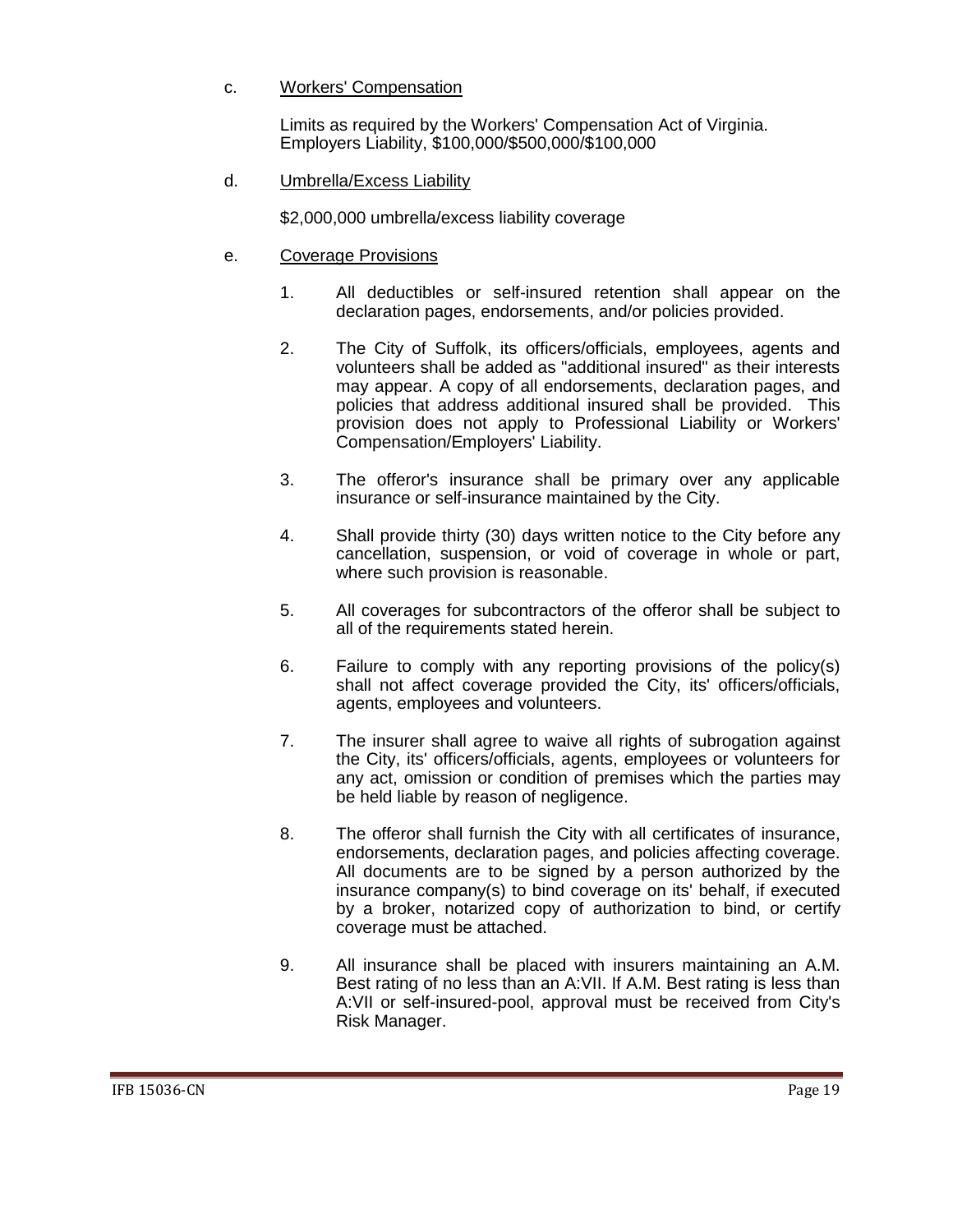All coverages designated herein shall be as broad as the Insurance Services Office (ISO) forms filed for use with the Commonwealth of Virginia.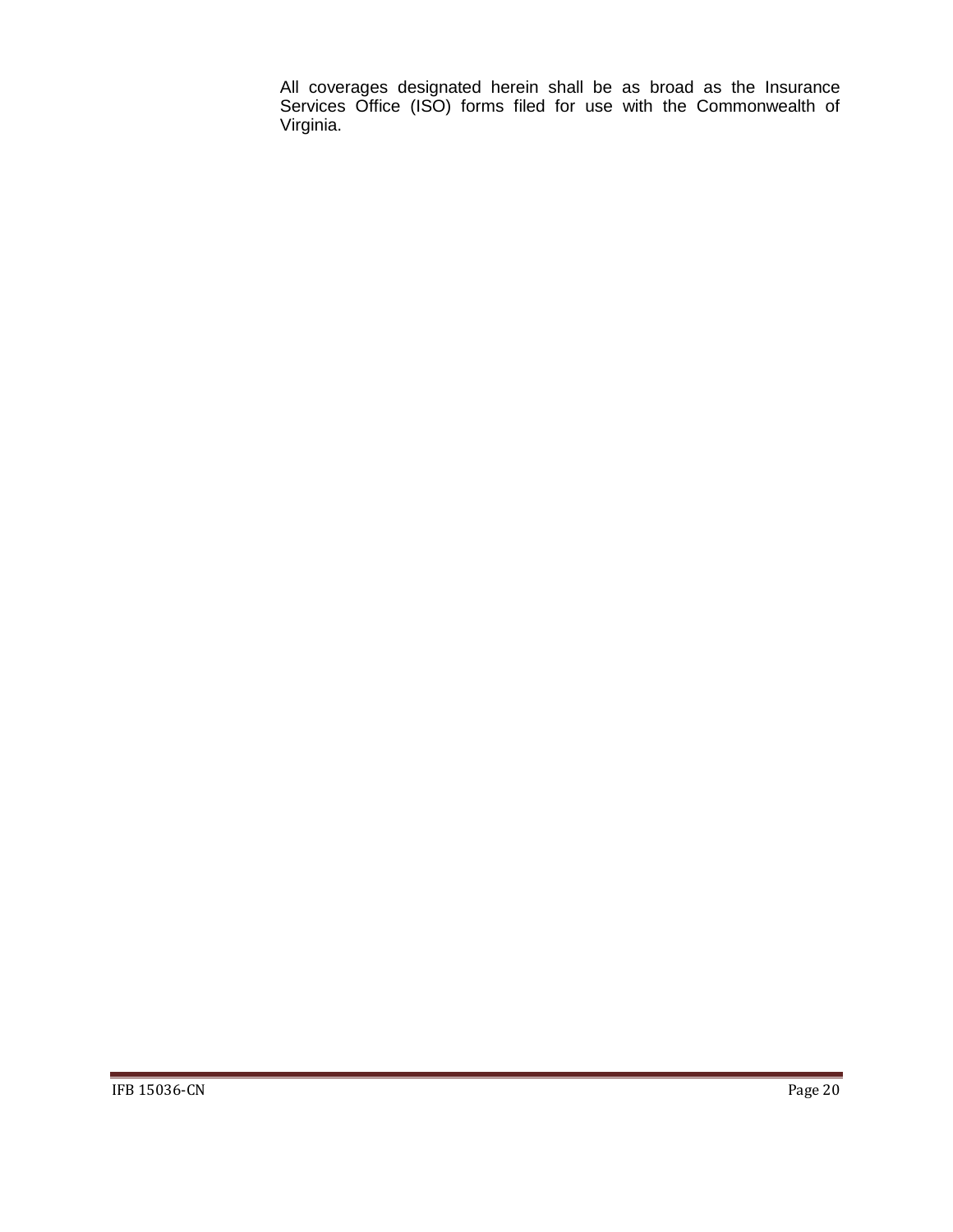## **BID FORM**

Purchasing Division **Figure 2018** Heavy Trucks Suffolk, VA 23434 **TIME:** 3:00 p.m., Local

<span id="page-20-0"></span>**TO:** City of Suffolk, VA **BID:** OEM Replacement Parts - 442 West Washington Street **DUE:** *October 29, 2014*

\_\_\_\_\_\_\_\_\_\_\_\_\_\_\_\_\_\_\_\_\_\_\_\_\_\_\_\_\_\_\_(Company) quotes firm price, exclusive of all taxes, to furnish and deliver, F.O.B. destination, 120 Forest Glen Drive, Suffolk, Virginia, OEM replacement parts for heavy trucks in accordance with all specifications, terms, and conditions herein.

Award will be made per category. Bidders shall only bid on those parts they are able to provide.

**Bidder will furnish page(s) of the Price Schedule/Price Service from which each item in their particular Category is listed and include these with their bid submittal**; additional information shall be made available upon request. If price list is digital, print pages which include the items being bid.

The Bidder may be considered non-responsive if the Dealer Parts & Accessories Price Schedule is not included with their bid.

PRICE SCHEDULE/PRICING SERVICE

**The bidder offers the following discount(s) on all OEM parts listed in his most current DEALER PARTS & ACCESSORIES PRICE SCHEDULE (List shall be most current as of October 1, 2014). Bidder shall supply Price Schedules for each of the OEM parts listed below; in order to simplify the evaluation process, part numbers and prices should be identified or highlighted. Bids will be evaluated by applying discount to Price Schedule provided.**

**Parts listed below are parts that are frequently purchased by the City.**

**1. Heil Dealer Parts (Heavy Trucks) \_\_\_\_\_\_\_% Discount off Price List**

| a. Part #254-4466-040<br>b. Part #031-6260 | <b>PLC Logic Module</b><br>Joystick Pneumatic Hydraulic | (Price after discount)<br>(Price after discount) |
|--------------------------------------------|---------------------------------------------------------|--------------------------------------------------|
| c. Part #1999-9000                         | <b>Cart Dumper Taskmaster</b><br><b>Cylinder Lift</b>   | (Price after discount)                           |
| d. Part #031-6373                          | Air Actuator                                            | (Price after discount)                           |
| e. Part #108-7571                          | <b>Switch Trans Temperature</b>                         | (Price after discount)                           |
| f. Part $\#063-0108$                       | <b>Switch Proximity</b>                                 | (Price after discount)                           |
| g. Part #KB-2556                           | Pin Hinge Rear Tailgate                                 | (Price after discount)                           |
| h. Part #108-7631                          | <b>Switch Emergency Stop</b>                            | (Price after discount)                           |
| i. Part #075-0721                          | Air Regulator                                           | (Price after discount)                           |
| i. Part $\#4900 - 0023$                    | Pin Upper Cylinder                                      | (Price after discount)                           |

**TOTAL: \$\_\_\_\_\_\_\_\_\_\_\_\_\_\_\_\_\_**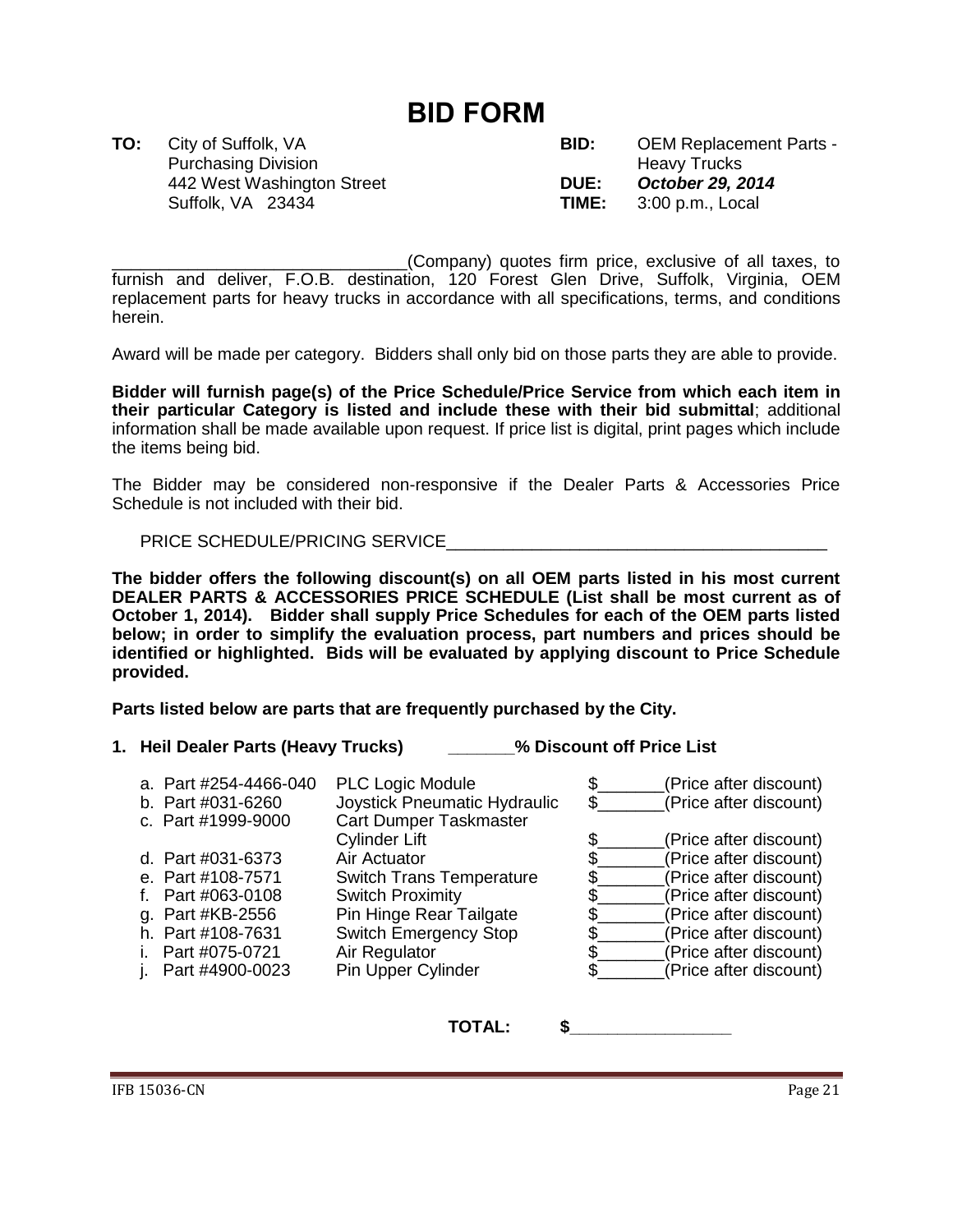#### **2. Cummins Dealer Parts (Heavy Trucks)**

**\_\_\_\_\_\_\_% Discount off Price List**

| a. Part #5264111<br>b. Part #3286278<br>c. Part #3976832<br>d. Part #1955397RX<br>e. Part #5286966<br>f. Part #4309085NX | <b>Tensioner Belt</b><br><b>Water Pump</b><br>Belt Tensioner - Serp Belt<br>Turbo Charger HE 07 V6MR<br>Compressor/Cylinder air<br><b>EGR Valve Kit Remanufactured</b> | S.<br>\$ | (Price after discount)<br>(Price after discount)<br>(Price after discount)<br>(Price after discount)<br>(Price after discount)<br>(Price after discount) |
|--------------------------------------------------------------------------------------------------------------------------|------------------------------------------------------------------------------------------------------------------------------------------------------------------------|----------|----------------------------------------------------------------------------------------------------------------------------------------------------------|
| g. Part #4089576                                                                                                         | <b>Solenoid Cummins Fuel Shut</b><br>Off                                                                                                                               |          | (Price after discount)                                                                                                                                   |
| h. Part #4090035<br>i. Part #3927735<br>j. Part #5263986<br>k. Part #4032315                                             | Upper Engine Head Gasket Set<br>Clutch Fan<br><b>Breather Crankcase</b><br><b>Sensor Speed Turbo</b>                                                                   | \$.      | (Price after discount)<br>(Price after discount)<br>(Price after discount)<br>(Price after discount)                                                     |

#### **TOTAL: \$\_\_\_\_\_\_\_\_\_\_\_\_\_\_\_\_\_**

#### **3. Mack Dealer Parts (Heavy Trucks)**

**\_\_\_\_\_\_\_% Discount off Price List**

| a. Part #20938279<br>b. Part #20911691<br>c. Part #21257608<br>d. Part #21298001<br>e. Part #25152103 | <b>Tube Radiator - Silicone</b><br>Clamp Hose<br><b>Sensor Coolant Level</b><br>Sensor DPF Flame Temp<br>Lock cab tilt mechanism, | (Price after discount)<br>(Price after discount)<br>(Price after discount)<br>(Price after discount) |
|-------------------------------------------------------------------------------------------------------|-----------------------------------------------------------------------------------------------------------------------------------|------------------------------------------------------------------------------------------------------|
|                                                                                                       | left side                                                                                                                         | (Price after discount)                                                                               |
| f. Part #21771038                                                                                     | <b>Filter Particulate</b>                                                                                                         | (Price after discount)                                                                               |
| g. Part #21544513                                                                                     | Fuel Pump                                                                                                                         | (Price after discount)                                                                               |
| h. Part #21018792                                                                                     | <b>Pipe Coolant</b>                                                                                                               | (Price after discount)                                                                               |
| i. Part #20545620                                                                                     | <b>Belt AC/Alternator</b>                                                                                                         | (Price after discount                                                                                |
| i. Part #20794779                                                                                     | Horn Button                                                                                                                       | (Price after discount                                                                                |
|                                                                                                       |                                                                                                                                   |                                                                                                      |

#### **TOTAL: \$\_\_\_\_\_\_\_\_\_\_\_\_\_\_\_\_\_**

#### **4. Ford Dealer Parts (Heavy Trucks)**

**\_\_\_\_\_\_\_% Discount off Price List**

| a. Part #389546S100                          | <b>Pinion Nut</b>          | (Price after discount) |
|----------------------------------------------|----------------------------|------------------------|
| b. Part #AFA-2727                            | Cap Radiator 16            | (Price after discount) |
| c. Part #14-17727-000                        | <b>Steering Gear Box</b>   | (Price after discount) |
| d. Part #A06-32389-001 Switch Multi-function |                            | (Price after discount) |
| e. Part #22-49875-001                        | Module Wiper Turn Signal   |                        |
|                                              | Combo                      | (Price after discount) |
| f. Part #TDA/A1228X                          |                            |                        |
| 1220                                         | <b>Bearing Thrust</b>      | (Price after discount) |
| g. Part #A6151007                            | Hose AC line Compressor to |                        |
|                                              | Condensor                  | (Price after discount) |

IFB 15036-CN Page 22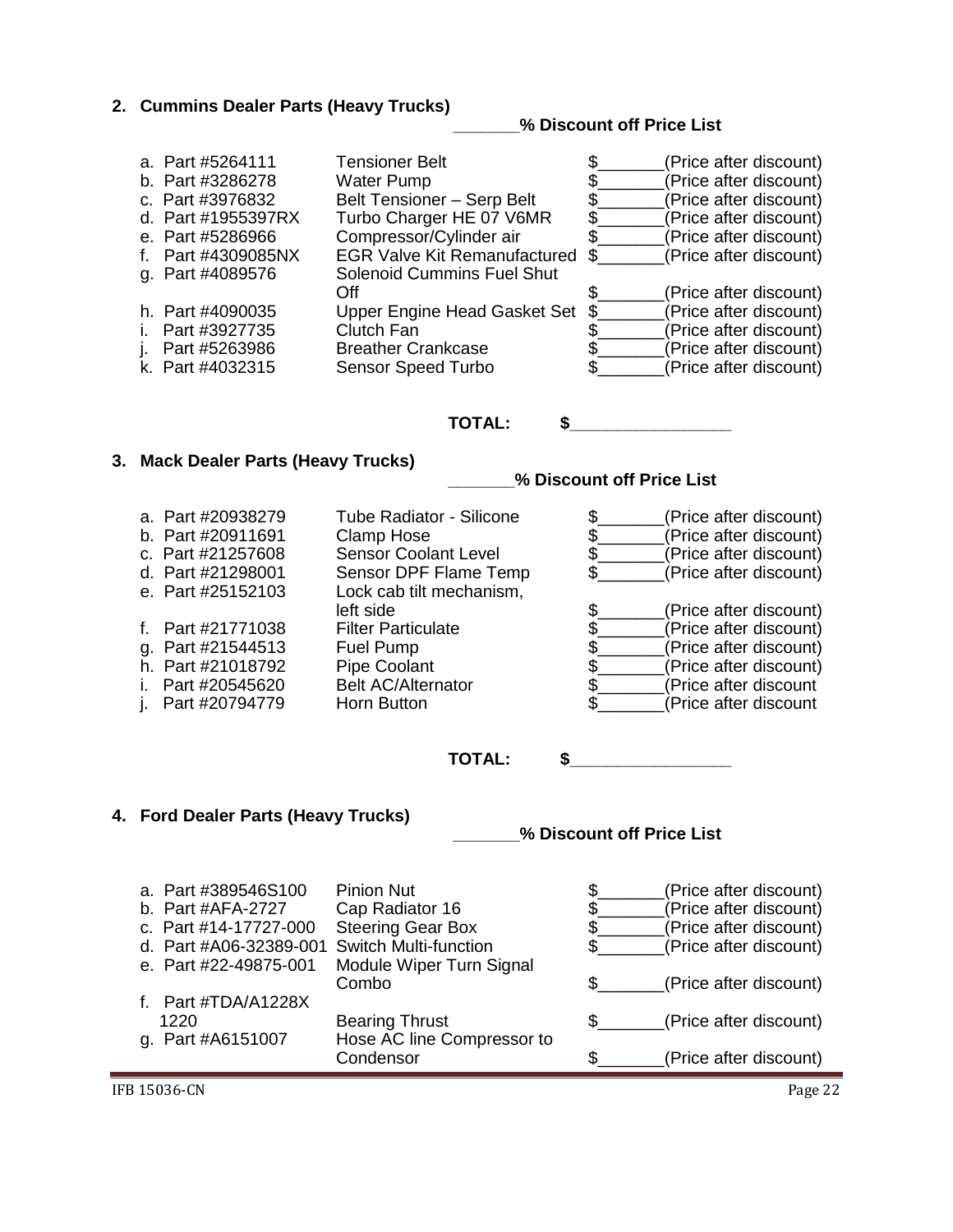|                                      | h. Part #XC4515A424AA Turn Signal Right Front | (Price after discount) |
|--------------------------------------|-----------------------------------------------|------------------------|
| i. Part $\#BC3Z3050C$                | <b>Belt AC/Alternator</b>                     | (Price after discount) |
| j. Part #BC4Z9F836A                  | Pedal Accelerator w/position                  |                        |
| sensor                               |                                               | (Price after discount) |
| k. Part #10-13760-000 Shock Absorber |                                               | (Price after discount) |
| Part #05-21414-002 Tank Surge        |                                               | (Price after discount) |

| K. Part $\#10-13760-000$ Shock Absorbe                       |  |
|--------------------------------------------------------------|--|
| $\overline{a}$ Dort $\overline{a}$ OL 04444.000. Topic Curso |  |

|  | Part #05-21414-002 Tank Surge |  |
|--|-------------------------------|--|
|--|-------------------------------|--|

| ΤΟΤΑ<br>. .<br>-- |  |
|-------------------|--|
|-------------------|--|

**Payment terms/Discounts Payment terms/Discounts Cash discounts offered for less** than 30 days from receipt of proper invoice will not be considered in award.)

#### **Bidder has included the following with their bid (please √):**

| Anticollusion Clause/Nondiscrimination/Drug Free Workplace Clauses            |
|-------------------------------------------------------------------------------|
| Proof of Authority to Transact Business in Virginia                           |
| Pricing Schedule Pages which include all parts numbers listed in the selected |
| Category                                                                      |

#### **BIDDER:**

|               |         | <b>Title The Community of the Community of the Community of the Community of the Community of the Community of the Community of the Community of the Community of the Community of the Community of the Community of the Commu</b> |  |
|---------------|---------|------------------------------------------------------------------------------------------------------------------------------------------------------------------------------------------------------------------------------------|--|
| Telephone No. | Fax No. | E-mail:                                                                                                                                                                                                                            |  |

I certify by my signature below that I have received the documents associated with this bid/proposal and understand that the review for completeness of these bid documents and the understanding and comprehension of the bid specifications is solely my responsibility; based on this, by my signature below I waive all rights to future claims against the City of Suffolk that the documents were incomplete or not understandable.

I certify that this bid is made without prior understanding, agreement, or connection with any corporation, firm, or person submitting a bid for the same equipment/materials/ service and is in all respects fair and without collusion or fraud. I understand that collusive bidding is a violation of State and Federal law and can result in fines, prison sentences and civil damage awards. I agree to abide by all conditions of this bid and certify that I am authorized to sign this bid for the bidder.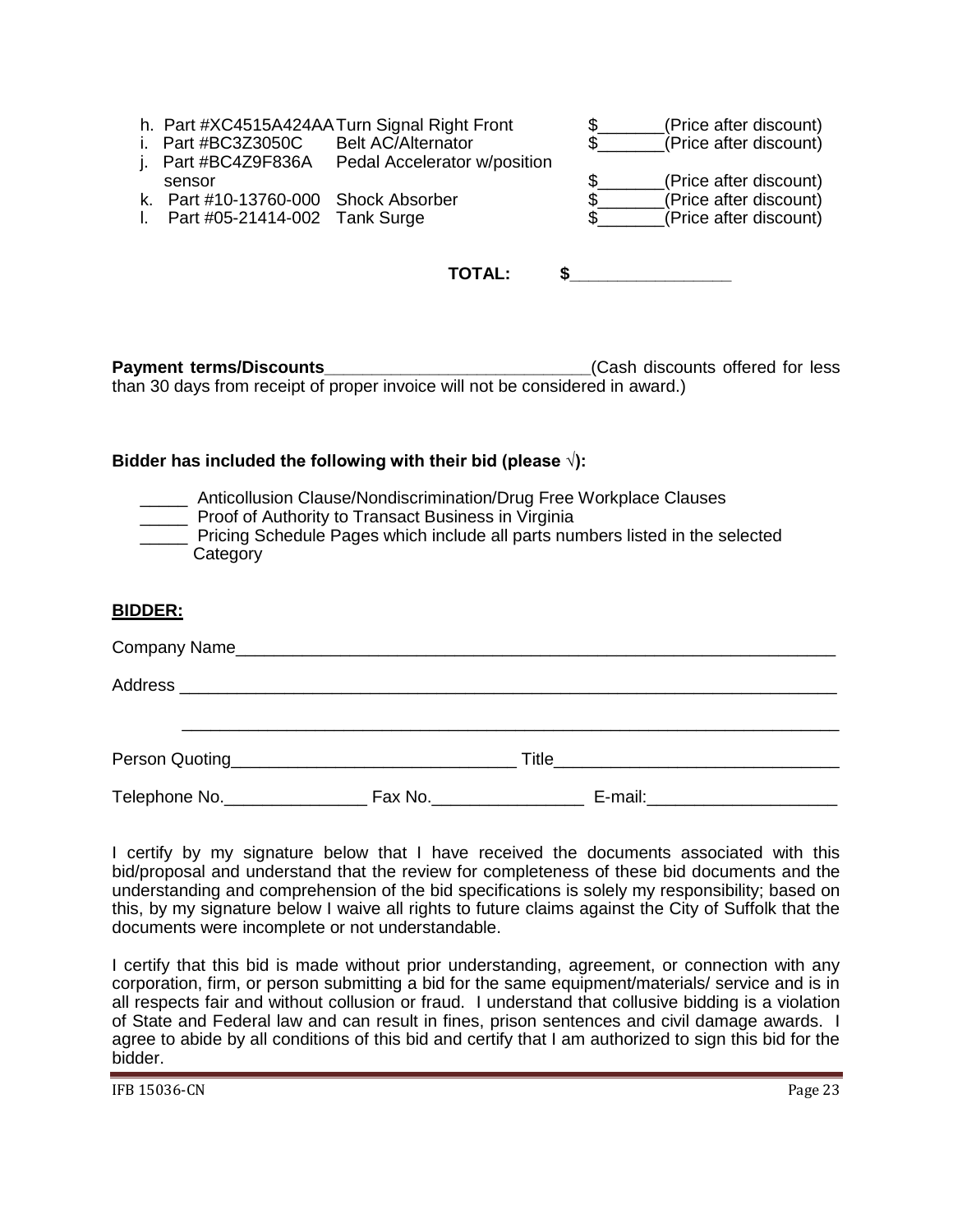I certify that the bidder represented herein is eligible to bid with respect to all applicable sections of State and Local Government Conflict of Interests Act, Code of Virginia, Section 2.1-639.1 et. seq.

**Signature \_\_\_\_\_\_\_\_\_\_\_\_\_\_\_\_\_\_\_\_\_\_\_\_\_\_\_\_\_\_\_\_\_\_\_\_\_\_\_\_\_\_\_\_\_ Date \_\_\_\_\_\_\_\_\_\_\_\_\_\_\_\_**

(Person signing bid must show title or authority to bind the firm in a contract.)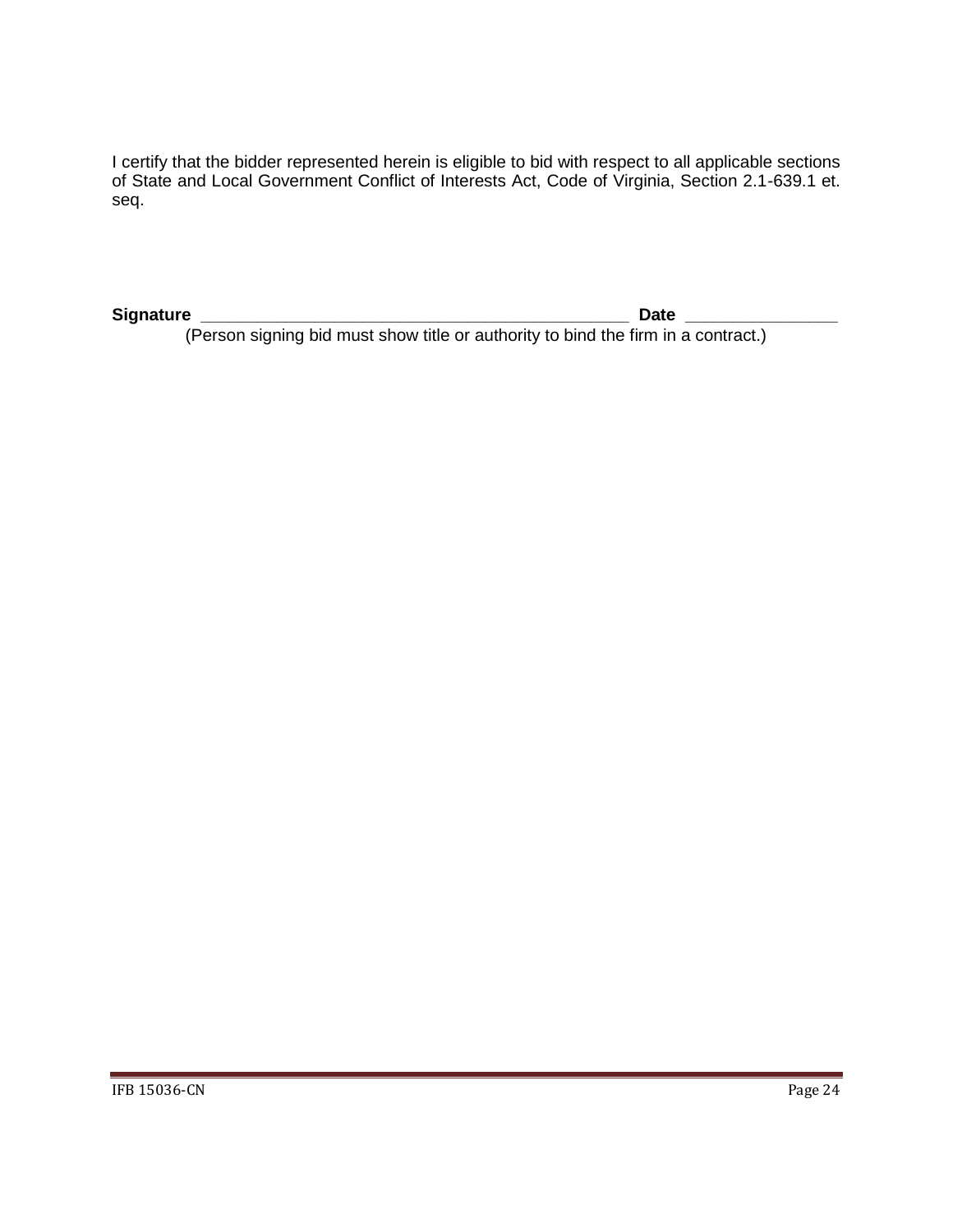#### **ANTICOLLUSION/NONDISCRIMINATION/DRUG FREE WORKPLACE CLAUSES**

#### <span id="page-24-0"></span>**ANTICOLLUSION CLAUSE:**

IN THE PREPARATION AND SUBMISSION OF THIS BID, SAID BIDDER DID NOT EITHER DIRECTLY OR INDIRECTLY ENTER INTO ANY COMBINATION OR ARRANGEMENT WITH ANY PERSON, FIRM OR CORPORATION, OR ENTER INTO ANY AGREEMENT, PARTICIPATE IN ANY COLLUSION, OR OTHERWISE TAKE ANY ACTION IN THE RESTRAINT OF FREE, COMPETITIVE BIDDING IN VIOLATION OF THE SHERMAN ACT (15 U.S.C. SECTION 1), SECTIONS 59.1-9.1 THROUGH 59.1- 9.17 OR SECTIONS 59.1-68.6 THROUGH 59.1-68.8 OF THE CODE OF VIRGINIA.

THE UNDERSIGNED BIDDER HEREBY CERTIFIES THAT THIS AGREEMENT, OR ANY CLAIMS RESULTING THEREFROM, IS NOT THE RESULT OF, OR AFFECTED BY, ANY ACT OF COLLUSION WITH, OR ANY ACT OF, ANOTHER PERSON OR PERSONS, FIRM OR CORPORATION ENGAGED IN THE SAME LINE OF BUSINESS OR COMMERCE; AND, THAT NO PERSON ACTING FOR, OR EMPLOYED BY, THE CITY OF SUFFOLK HAS AN INTEREST IN, OR IS CONCERNED WITH, THIS BID; AND, THAT NO PERSON OR PERSONS, FIRM OR CORPORATION OTHER THAN THE UNDERSIGNED, HAVE, OR ARE, INTERESTED IN THIS BID.

#### **DRUG-FREE WORKPLACE:**

DURING THE PERFORMANCE OF THIS CONTRACT, THE CONTRACTOR AGREES TO (I) PROVIDE A DRUG-FREE WORKPLACE FOR THE CONTRACTOR'S EMPLOYEES; (II) POST IN CONSPICUOUS PLACES, AVAILABLE TO EMPLOYEES AND APPLICANTS FOR EMPLOYMENT, A STATEMENT NOTIFYING EMPLOYEES THAT THE UNLAWFUL MANUFACTURE, SALE, DISTRIBUTION, DISPENSATION, POSSESSION, OR USE OF A CONTROLLED SUBSTANCE OR MARIJUANA IS PROHIBITED IN THE CONTRACTOR'S WORKPLACE AND SPECIFYING THE ACTIONS THAT WILL BE TAKEN AGAINST EMPLOYEES FOR VIOLATIONS OF SUCH PROHIBITION; (III) STATE IN ALL SOLICITATIONS OR ADVERTISEMENTS FOR EMPLOYEES PLACED BY OR ON BEHALF OF THE CONTRACTOR THAT THE CONTRACTOR MAINTAINS A DRUG-FREE WORKPLACE; AND (IV) INCLUDE THE PROVISIONS OF THE FOREGOING SECTIONS I, II, AND III IN EVERY SUBCONTRACT OR PURCHASE ORDER OF OVER \$10,000, SO THAT THE PROVISIONS WILL BE BINDING UPON EACH SUBCONTRACTOR OR CONTRACTOR.

FOR THE PURPOSE OF THIS SECTION, "DRUG-FREE WORKPLACE" MEANS A SITE FOR THE PERFORMANCE OR WORK DONE IN CONNECTION WITH A SPECIFIC CONTRACT AWARDED TO A CONTRACTOR IN ACCORDANCE WITH THIS CHAPTER, THE EMPLOYEES OF WHOM ARE PROHIBITED FROM ENGAGING IN THE UNLAWFUL MANUFACTURE, SALE, DISTRIBUTION, DISPENSATION, POSSESSION OR USE OF ANY CONTROLLED SUBSTANCE OR MARIJUANA DURING THE PERFORMANCE OF THE CONTRACT.

#### **NONDISCRIMINATION CLAUSE:**

- 1. EMPLOYMENT DISCRIMINATION BY BIDDER SHALL BE PROHIBITED.<br>2. DURING THE PERFORMANCE OF THIS CONTRACT, THE SUCCESSEL
	- 2. DURING THE PERFORMANCE OF THIS CONTRACT, THE SUCCESSFUL BIDDER SHALL AGREE AS FOLLOWS:
		- THE BIDDER, WILL NOT DISCRIMINATE AGAINST ANY EMPLOYEE OR APPLICANT FOR EMPLOYMENT BECAUSE OF RACE, RELIGION, COLOR, SEX, NATIONAL ORIGIN, AGE, DISABILITY, OR ANY OTHER BASIS PROHIBITED BY STATE LAW RELATING TO DISCRIMINATION IN EMPLOYMENT, EXCEPT WHERE THERE IS A BONA FIDE OCCUPATIONAL QUALIFICATION/CONSIDERATION REASONABLY NECESSARY TO THE NORMAL OPERATION OF THE BIDDER. THE BIDDER AGREES TO POST IN CONSPICUOUS PLACES, AVAILABLE TO EMPLOYEES AND APPLICANTS FOR EMPLOYMENT, NOTICES SETTING FORTH THE PROVISIONS OF THIS NONDISCRIMINATION CLAUSE.
		- B. THE BIDDER, IN ALL SOLICITATIONS OR ADVERTISEMENTS FOR EMPLOYEES PLACED ON BEHALF OF THE BIDDER, WILL STATE THAT SUCH BIDDER IS AN EQUAL OPPORTUNITY EMPLOYER.
		- **C.** NOTICES, ADVERTISEMENTS, AND SOLICITATIONS PLACED IN ACCORDANCE WITH FEDERAL LAW, RULE OR REGULATION SHALL BE DEEMED SUFFICIENT FOR THE PURPOSE OF MEETING THE REQUIREMENTS OF THIS SECTION.
		- D. BIDDER WILL INCLUDE THE PROVISIONS OF THE FOREGOING SECTIONS A, B, AND C IN EVERY SUBCONTRACT OR PURCHASE ORDER OF OVER \$10,000, SO THAT THE PROVISIONS WILL BE BINDING UPON EACH SUBCONTRACTOR OR CONTRACTOR.

| Name and Address of Bidder:                                                      | Date:                                                        |  |
|----------------------------------------------------------------------------------|--------------------------------------------------------------|--|
|                                                                                  | By:                                                          |  |
|                                                                                  | Signature In Ink                                             |  |
|                                                                                  |                                                              |  |
|                                                                                  |                                                              |  |
|                                                                                  | <b>Printed Name</b>                                          |  |
|                                                                                  |                                                              |  |
| Telephone Number:                                                                | Title                                                        |  |
| Fax Phone Number: (                                                              |                                                              |  |
| FIN/SSN#:                                                                        |                                                              |  |
| Is your firm a "minority" business? $\Box$ Yes $\Box$ No                         | If yes, please indicate the "minority" classification below: |  |
| $\Box$ African American $\Box$ Hispanic American<br>□ American Indian   □ Eskimo | □ Asian American<br>$\Box$ Aleut                             |  |
| □ Other; Please Explain:<br>Is your firm Woman Owned? □ Yes □ No                 | Is your firm a Small Business? □ Yes □ No                    |  |
| <b>IFB 15036-CN</b>                                                              | Page 25                                                      |  |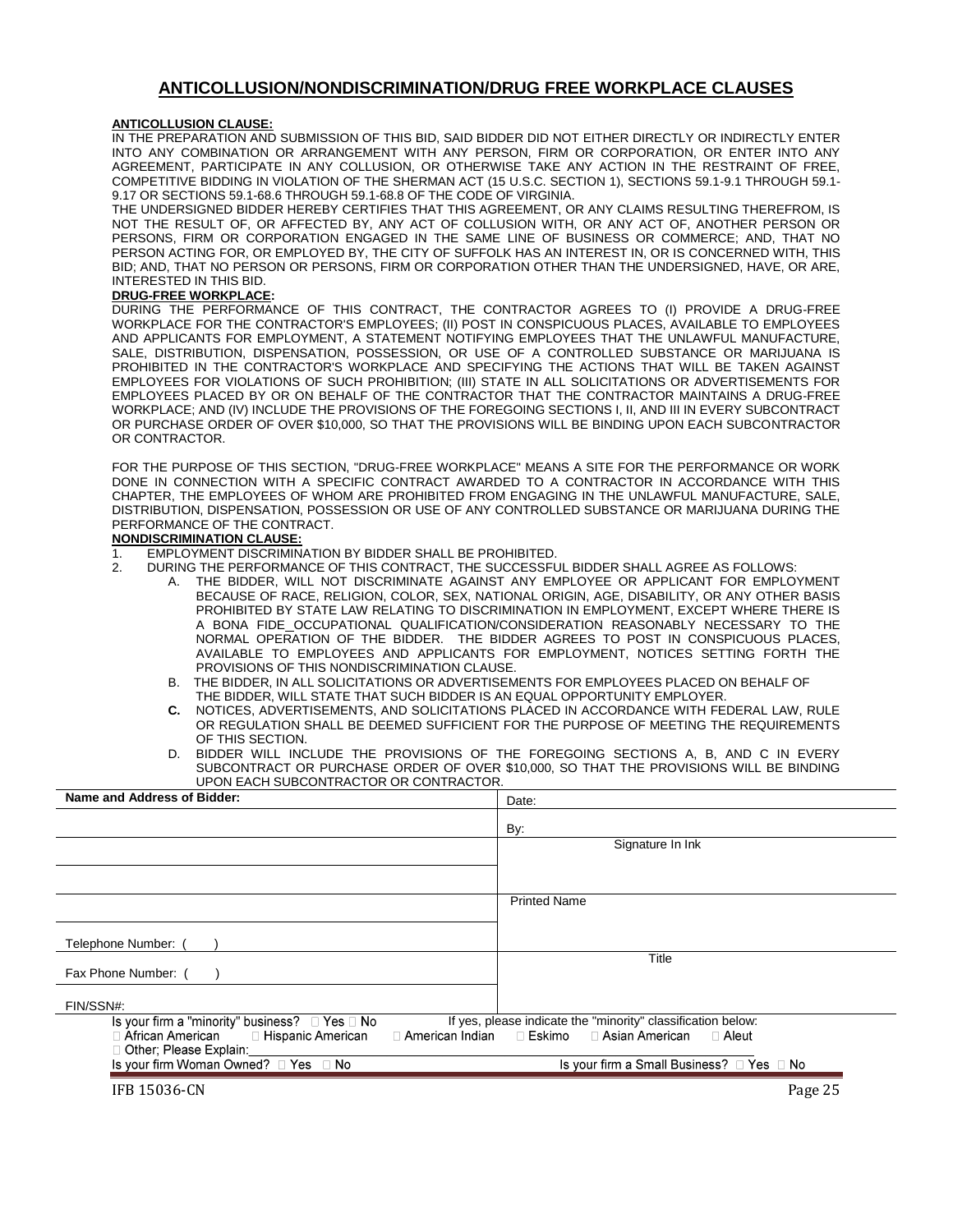## <span id="page-25-0"></span>**PROOF OF AUTHORITY TO TRANSACT BUSINESS IN VIRGINIA**

#### *THIS FORM MUST BE SUBMITTED WITH YOUR PROPOSAL/BID, FAILURE TO INCLUDE THIS FORM MAY RESULT IN REJECTION OF YOUR PROPOSAL/BID*

Pursuant to Virginia Code §2.2-4311.2 an Offeror/Bidder organized or authorized to transact business in the Commonwealth pursuant to Title 13.1 or Title 50 of the Code of Virginia shall include in its proposal/bid the identification number issued to it by the State Corporation Commission ("SCC"). Any Offeror/Bidder that is not required to be authorized to transact business in the Commonwealth as a foreign business entity under Title 13.1 or Title 50 of the Code of Virginia or as otherwise required by law shall include in its proposal/bid a statement describing why the Offeror/Bidder is not required to be so authorized. Any Offeror/Bidder described herein that fails to provide the required information shall not receive an award unless a waiver of this requirement and the administrative policies and procedures establish to implement this section is granted by the City Manager, as applicable.

If this quote for goods or services is accepted by the City of Suffolk, Virginia the undersigned agrees that the requirements of the Code of Virginia Section §2.2-4311.2 have been met.

Please complete the following by checking the appropriate line that applies and providing the requested information.

A.\_\_\_\_\_\_ Offeror/Bidder is a Virginia business entity organized and authorized to transact business in Virginia by the SCC and such Contractor's Identification Number issued to it by the SCC is \_\_\_\_\_\_\_\_\_\_\_\_\_\_.

B. Offeror/Bidder is an out-of-state (foreign) business entity that is authorized to transact business in Virginia by the SCC and such Contractor's identification Number issued to it by the SCC is \_\_\_\_\_\_\_\_\_\_\_.

C. C. Chieffor/Bidder does not have an Identification Number issued to it by the SCC such Contractor is not required to be authorized to transact business in Virginia by the SCC for the following reason(s):

#### **Please attach additional sheets if you need to explain why such Offeror/Bidder is not required to be authorized to transact business in Virginia.**

Legal Name of Company (as listed on W-9)

\_\_\_\_\_\_\_\_\_\_\_\_\_\_\_\_\_\_\_\_\_\_\_\_\_\_\_\_\_\_\_\_\_\_\_\_\_\_\_\_\_\_

\_\_\_\_\_\_\_\_\_\_\_\_\_\_\_\_\_\_\_\_\_\_\_\_\_\_\_\_\_\_\_\_\_\_\_\_\_\_\_\_\_\_

\_\_\_\_\_\_\_\_\_\_\_\_\_\_\_\_\_\_\_\_\_\_\_\_\_\_\_\_\_\_\_\_\_\_\_\_\_\_\_\_\_\_

\_\_\_\_\_\_\_\_\_\_\_\_\_\_\_\_\_\_\_\_\_\_\_\_\_\_\_\_\_\_\_\_\_\_\_\_\_\_\_\_\_\_

Legal Name of Offeror/Bidder

Date

Authorized Signature